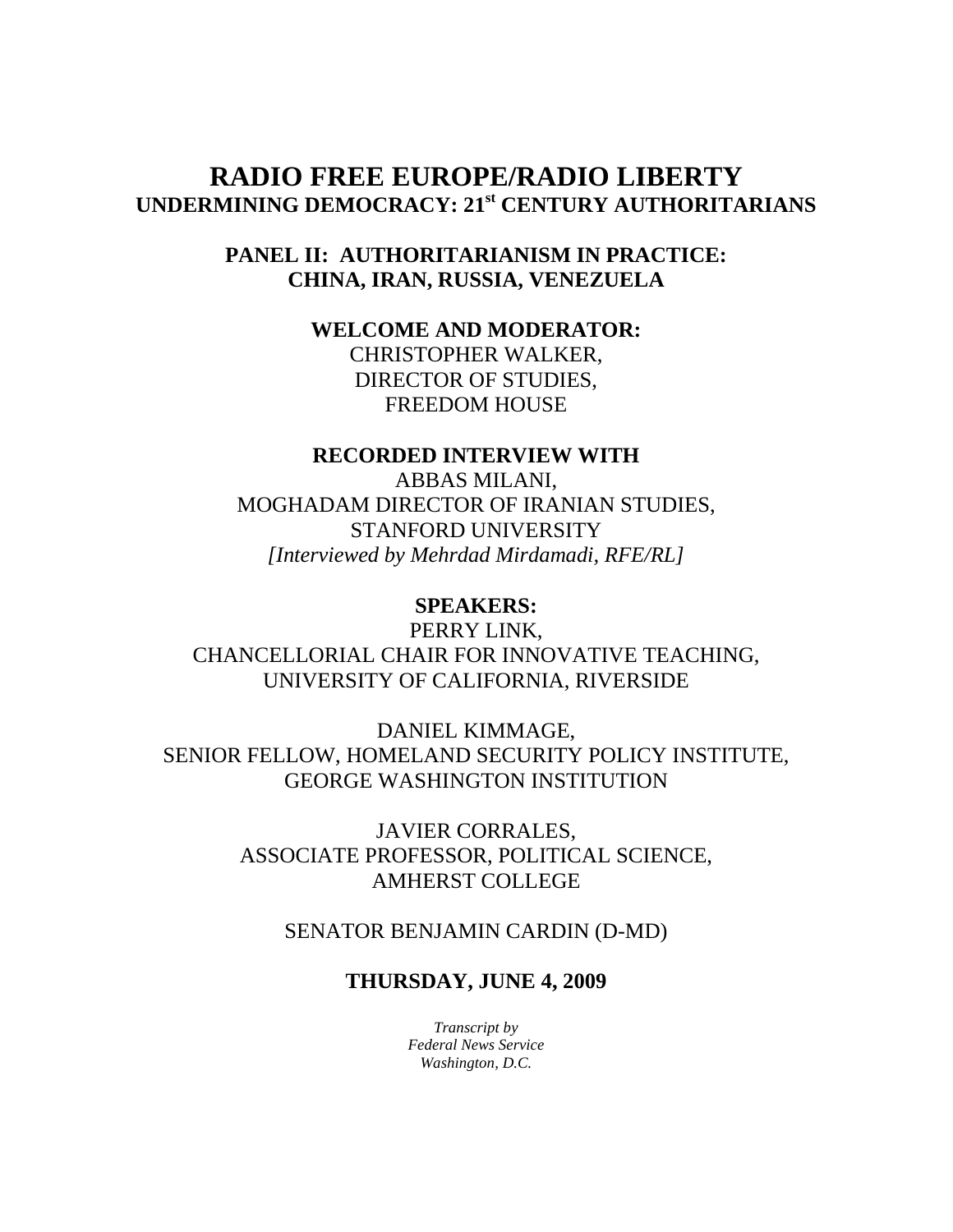CHRISTOPHER WALKER: If I could ask everyone to take their seats. If everyone could take their seats, please. I'd like to thank everyone for coming. The first panel is a tough act to follow. I'll try to achieve the same level of harmony that Jeff Gedmin achieved during the first discussion. Maybe not.

We'll take a little bit of a different look. The first panel was, I think, a terrific window into how difficult it is to get your arms around, A, the nature of the threat, the diversity of the challenges that are out there, and then what an appropriate response from the democracy should be really looking at the larger picture.

We've crafted the second panel to take a closer, country-specific look and we're really delighted to have three wonderful experts here. Their full bios are in the reports that have been disseminated just in the first handful of pages, so you can find that there. I'll do a very brief introduction for each of them when we speak. We have a video interview from our Iran analyst that we'll show first and then the three experts that are here with us will give short introductory remarks. I'll have some questions for them and then we'll open up to the floor for discussion.

One thing I'd share with the audience concerning this project, which was a joint effort, as it been noted before – of Radio Free Europe, Radio Liberty, Radio Free Asia and Freedom House – is a wonderful cooperative effort. We took quite an extensive period of time to fashion the countries we looked at and the ways we looked at them. So this is something that started in late 2007, really to get our arms around what countries would be most appropriate to evaluate in terms of a modern contestation of democratic values and standards.

We convened some working groups over that period with really a wonderful group of experts that helped us hone in on the ways in which we could properly assess these countries not only in the typical garden variety ways in which authoritarian states ply their trade, but also to look a little bit more at the arguments they were using, the strategies they were using rhetorically, in addition to other tools in their toolbox. And we settled on the five countries that are in the report for a variety of reasons.

They were regionally diverse. They all are exerting influence beyond their borders in one fashion or another, regionally and in some instances globally. Certainly China, Russia, and Iran in certain ways are engaging other actor, states, and organizations. That is really un-ignorable.

So we felt this was important to take a look at these states that have this sort of reach and ability to project influence and then we took a look at the ways in which they were doing that. The first panel took a good look at the response to the sorts of challenges that the United States and the democratic world confronted in the recent past, but even going back to the Cold War. What I'd like to emphasize in this panel is looking forward at the challenges that are there in a group of states that in our findings present formidable challenges. The four countries, I think, that are of a kind, at least in fundamental ways – China, Russia, Iran, and Venezuela – in those instances you have the state projecting power in various shapes and sizes.

Pakistan was included not because it's monolithically similar to the other four, but more due to state weakness and the ability of non-state actors and others to project illiberalism and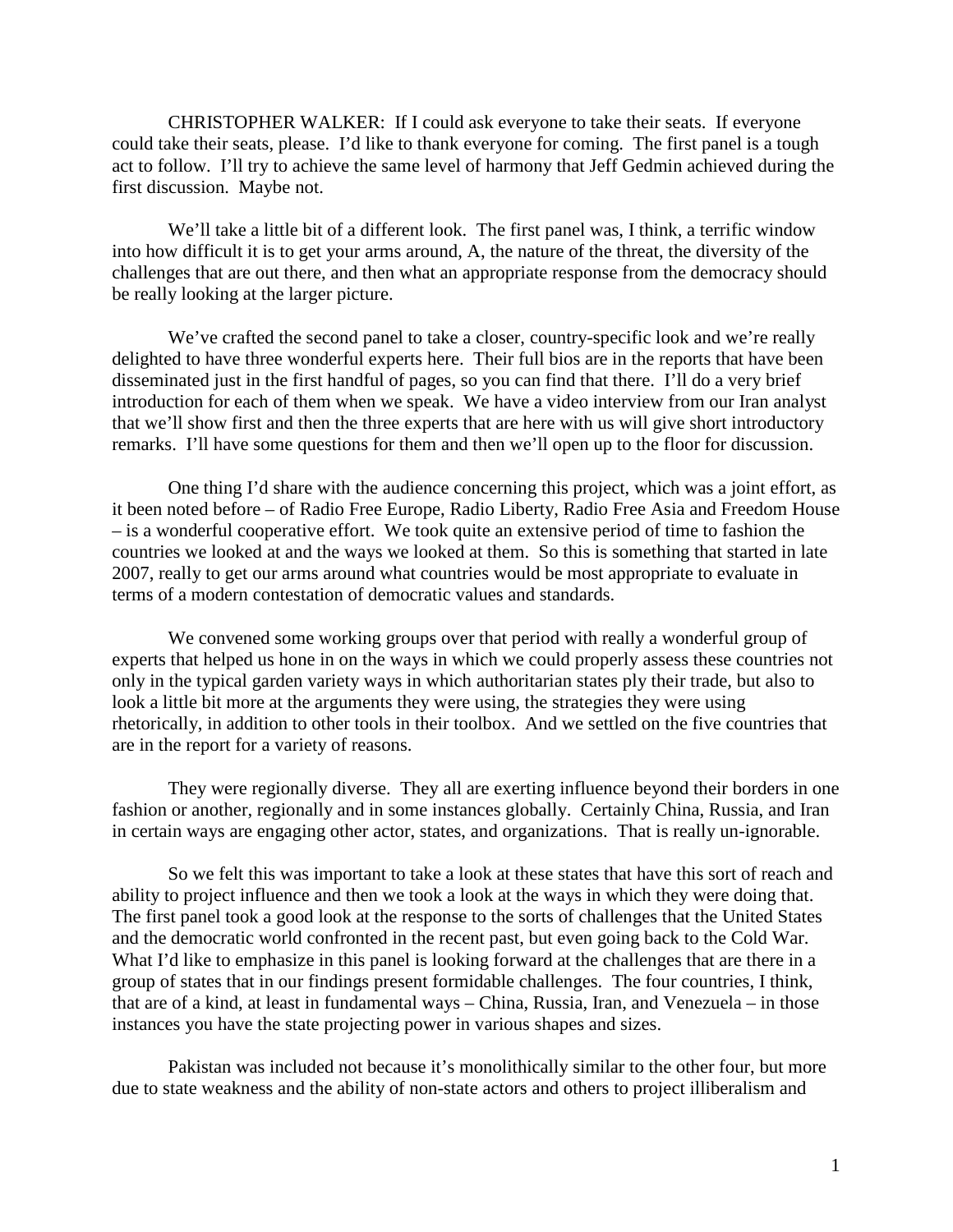extremism. We felt that was important – both Pakistan in its own right, but also as it related to its impact on Afghanistan.

So this is one of the features I would emphasize. If you look at the projection of influence, one of the shared features was an illiberal profile, whether you're talking about China, Venezuela, with varying degrees. Three of the countries we examined are not free by Freedom House analysis. Two are partly free. That's Pakistan and Venezuela. So they are diverse countries, different traditions, different locations. What we really sought to get at was what was similar, dissimilar, and where the chief challenges were coming from.

Just a couple of thoughts on that count. If we take China and Russia as examples, it's clear that, to a significant degree, the authorities in these countries have devoted political will and resources, with varying degrees of effectiveness – that's something that can be debated – but they've really made an effort to craft arguments, to shape the organizations that they're participating in. One of the features of the  $21<sup>st</sup>$ -century states that we looked that was they are engaged. They've been welcomed into a wide range of supranational organizations, regional bodies. I think the key is to look at what they're doing in that engagement. It comes back to what Jeff Gedmin mentioned in the first panel. What is the quality of the engagement?

I don't think anyone would rightfully argue that a plausible and viable approach would be rank isolation or disengagement. I think the question is, having engaged so deeply on an institutional level, on an economic level, what properly can the community of democratic states do to engage on the basis of standards and values? So I think that's one of the things we'll try to get to in this discussion.

What we'll do now is take a very quick look at the video, which is an interview with Professor Abbas Milani at Stanford University. He wrote the Iran report in the Undermining Democracy study. After that, we'll have each of the other panelists that are here with us speak for several minutes, and then we'll get into the discussion.

(Begin video segment.)

MEHRDAD MIRDAMADI: Thank you very much for being with us today. Could you start with explaining about the main subject of your paper and also very briefly the findings of it?

ABBAS MILANI: The main subject of the paper was the methods of social control in Iran or more specifically the Iranian clerical version of authoritarianism, kind of a repressive tolerance combined with very brutal use of force when necessary is in my view the way the regime controls the society. My sense is that its opposition has tended to underestimate both its cunning, its ability to be both long-term planning and brutal in the short term.

I think the regime has serious structural liabilities that in the short term, tactically, it is a very nimble, clever, authoritarian form of government. But I think it is beset with internal strife and, what's most important – (inaudible) – obviously, is the economy that I think is going to be what will eventually be its undoing.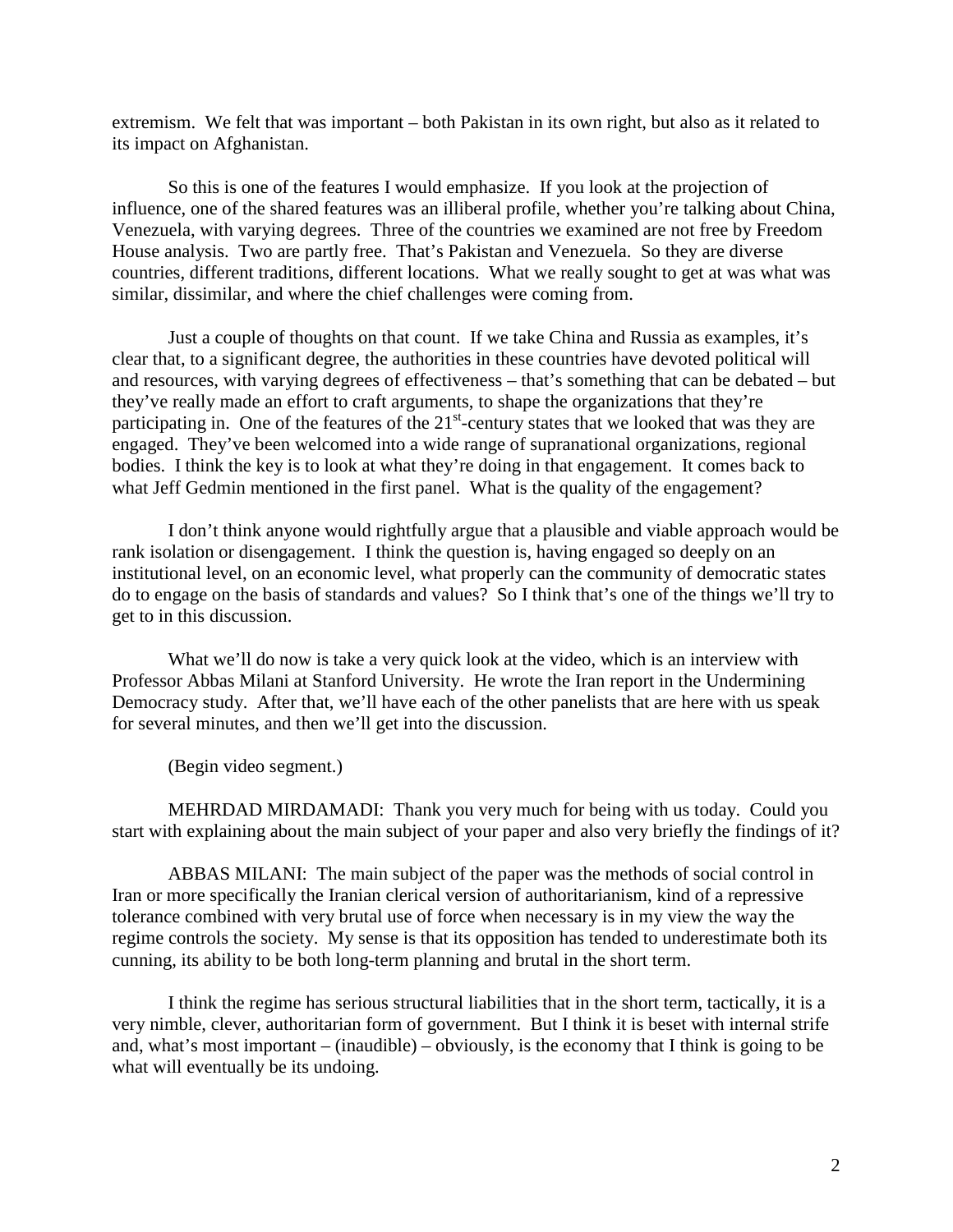MR. MIRDAMADI: Thank you very much. In your paper, you also talked about the kind of policy Iranian government is employing for the media control. My next question is about this kind of control policies. Could you please describe the key impact of the Iranian government's media control policies as it relates to the broader sense of democratic developments in the country?

MR. MILANI: Well, one of the most important forms of control is monopoly over the media. Iranian radio and television is completely dominated by the state, but because it is not trusted by the people, the people are increasingly relying on Internet or satellite television or BBC, Voice of America for their news.

The regime also is fighting on several other fronts. Iran has one of the most active blogs –18 million Internet users in Iran. That's estimated that there are 500,000 bloggers in the Persian language, and the regime is very active in controlling it. They're active in confusing it with the supporters. And when all fails it brutally suppresses Web bloggers. One has just died in prison, as I'm sure you know.

So there, too, they use a combination of propaganda and brute force when need be. And they work on multiple levels. And they're very, very aware of the dangers that the Internet causes for them. The people are increasingly wired in Iran and it's increasingly sophisticated in breaking the regime's hold and the regime's filtering system. And there is a wonderful game of cat and mouse that is going on.

MR. MIRDAMADI: In what ways are Tehran's policies hardening democratic, rule based developments beyond your own borders.

MR. MILANI: Well, the regime is – by one account, there was a report that came out two days ago in Tehran, and it suggested that Iran in the last year-and-a-half has spent more than four billion dollars supporting groups like Hamas, Hezbollah, many other radical groups in the Muslim world. And they see themselves essentially as being champions of an alternative model to Western democracy. I think we have to understand that they generally, I think, see themselves as advocates of an alternative model to what they think is a troubled Western model of democracy and capitalist development. Although the model was framed in Iran, the advocates of the regime still try to propagate it and those who haven't experienced it in the Middle East, for example, might still harbor some romance about this model. That's partly, I think, why the regime has some popularity amongst the Muslims in the Third World.

At the same time, the fact that they stand up to the U.S. and Israel gets them some credit. And that combination gave them some popularity amongst the people. The basic fundamental game of democracy the clerics do not trust and they find this to be part of their Western, colonial game.

I think if we go back, we have to remember that this is a regime that essentially follows the lines of 1905 Ayatollah Nuri, which said clearly that democracy is a trick of the colonial West, that we want instead a government based on Shariah. Everywhere they find this idea, at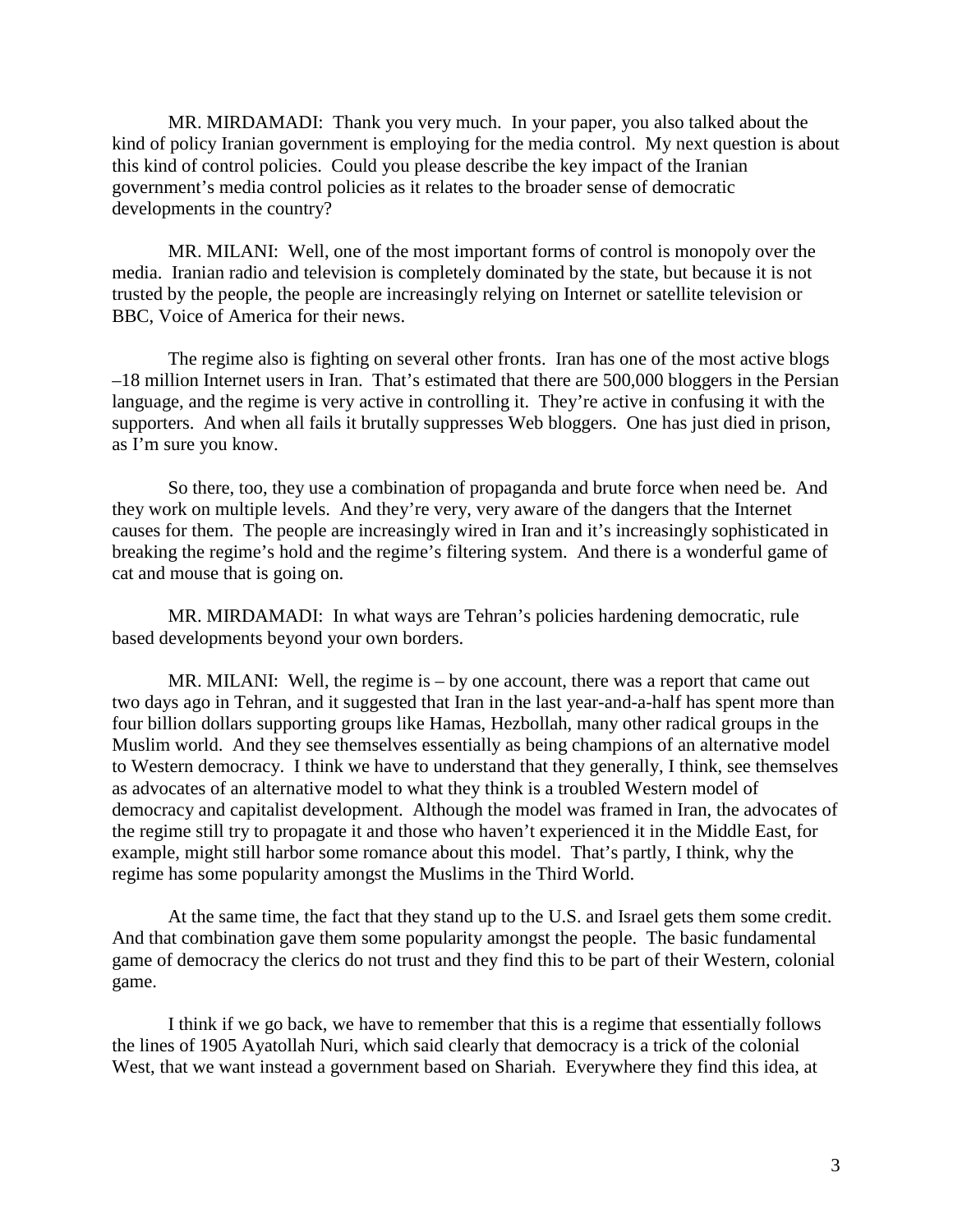the most paradigmatic level, they propagate it. And I think it's a serious challenge to democracy everywhere.

MR. MIRDAMADI: Professor Milani, thank you very much.

MR. MILANI: My pleasure.

(End video segment.)

MR. WALKER: Thanks for that. I'd like to now introduce Professor Perry Link. Before I introduce him, I'd like to express our profound thanks for his willingness to modify his calendar and schedule to join us. He's flown over the ocean overnight to be here today. So we're very grateful for that.

Professor Link is a professor emeritus of East Asian studies at Princeton University and has the chancellorial chair for teaching across disciplines at the University of California Riverside. And among his many works, he's co-editor of "The Tiananmen Papers" with Andrew Nathan. And with that, I introduce Perry Link.

PERRY LINK: Thank you, Chris. Is this on now? It works? Yes.

The paper that I wrote with Joshua Kurlantzick for this project starts by pointing out that at June  $4<sup>th</sup>$ , 1989, whose  $20<sup>th</sup>$  anniversary we're now observing, the communist party of China's moral standing or as political scientists say, its legitimacy, was at a nadir. There were popular complaints about corruption and special privilege that were very widespread and the idealistic language of socialism was completely empty by now. Nobody believed it. The People's Liberation Army opened fire on the people. The rural economy had been partially liberated, but the modern urban economy was still widely perceived to be locked in this authoritarian working system; in short, not a model for anybody, not a model for Chinese people.

But now, 20 years later, there's been this economic boom that we've all noticed and the party is tolerated, even in certain circles popular. And here I'd need, though, to interject – to use my friend – my new friend Jim Traub's still here – who said in the previous panel that there've been surveys showing that 90 percent of the population is satisfied with the government or something like that. The Pew Institution does this Asia barometer doesn't find these kinds of things. Jim himself noted the problem of doing this kind of survey in authoritarian societies, but it's really much more complex than that – the whole Chinese culture doesn't like to give the wrong answer to questions, especially when they're posed by foreigners or officials and so on.

People like – I've spent my whole life studying Chinese language and literature and the reason I have always done that is I like to get a popular thought. That's what really has interested me for my whole career. And I don't take those series at all seriously. They are extremely misleading and it's sort of a joke. I'm not blaming Jim. A lot of people do this. Take them seriously – you shouldn't.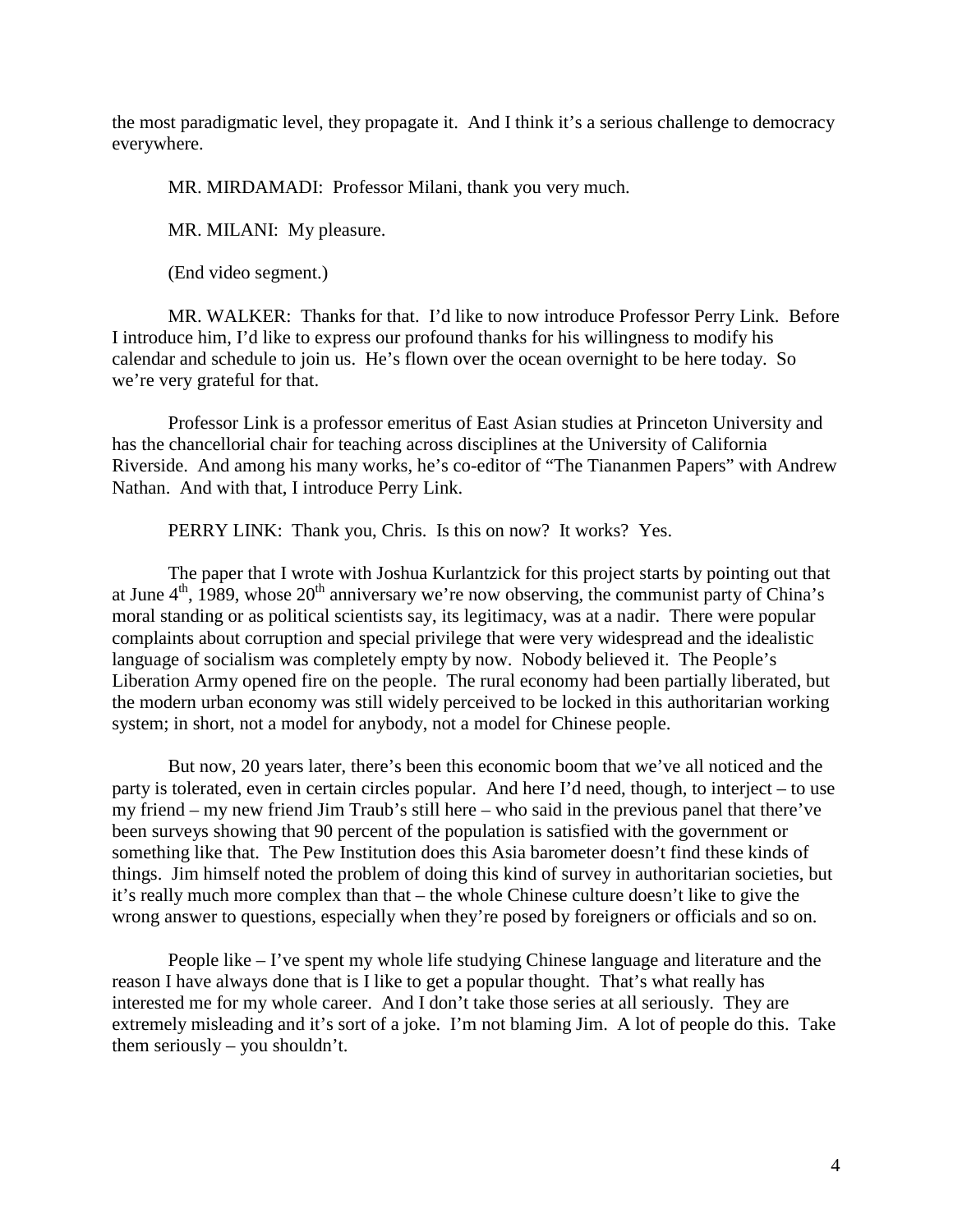I would say maybe 20 to 30 percent of the populace is more satisfied than it was 20 years ago, sure, because of the – this is this middle class that also came up in the previous panel – the middle class that was supposed to have led inexorably, as Bob Kagan articulated the theory, to democracy and hasn't. And Bob was right about that. But that middle class is, yes, satisfied, maybe even happy and I can't get off on that angle.

The intellectuals who led the movement 20 years ago were dissatisfied and they were the gadflies and so on. And they've been more or less co-opted now. And here I wonder if my new friend Peter, Peter Beinart – is he still here? No. Because he said at the last panel that a good idea would be to bring a bunch of students from authoritarian countries to our – if Peter wants to come to any campus – Princeton or the University of California – we're flooded with Chinese students. They're more from there than anyplace else. The sciences in our universities live off graduate students from – they're good graduate students. I'm for and I agree with Peter there, but to suggest that we're not doing that is wrong and to suggest that doing that automatically feeds into a democratic development back home is wrong – basically wrong.

These things are hard to predict in the long run, but in the short run, those elite students who come over here and get educated in our universities go back to China to plug into the middle class that is aligned now with the authoritarians. Because Bob Kagan is quite right. There has not been the balancing of the authority with the middle class. Quite the opposite, there's been a sealing of that. Zhao Ziyang, whose memoirs just came out the other day, in his later years – we know from several sources – came to the view that there was, as he called it – this is Zhao Ziyang's views – "a political, economic intellectual elite" that has fused and stays on top of the rest of the society.

So there is below that elite a lot of popular resentment that can be measured in – one way to measure it is the number of incidences that are big enough that the public security ministry has to repress them. And if you make a graph of that, that's been going up since about the year 2000 rather steadily. Until last year, it was about 120,000 per year. That's one about every four minutes – for those of you who have a calculator – that are big enough that they need to be repressed. Why does this popular resentment not get into a movement though and get into the headlines and so on is because the regime is very attuned to it. And as soon as anybody gets organized, then yes, the ministry of public security comes in and puts it down.

This has led to what some political scientists, including my friend Andy Nathan, are calling resilient authoritarianism for the case of China.

Twenty years ago at the Tiananmen uprising, some people were predicting the downfall of the party and that hasn't happened. What has replaced it is this resilient authoritarianism and here's where the question of a model for this project becomes relevant. This resilient authoritarianism does become a model.

I don't think – it's not that it's pushed abroad so much as that it stands there and is admired by authoritarian elites elsewhere, who seek modern formulas for maintaining their power while also growing their economies. And even has incurrence among average people around what we use to call the Third World, who see it as an efficient way to get things done.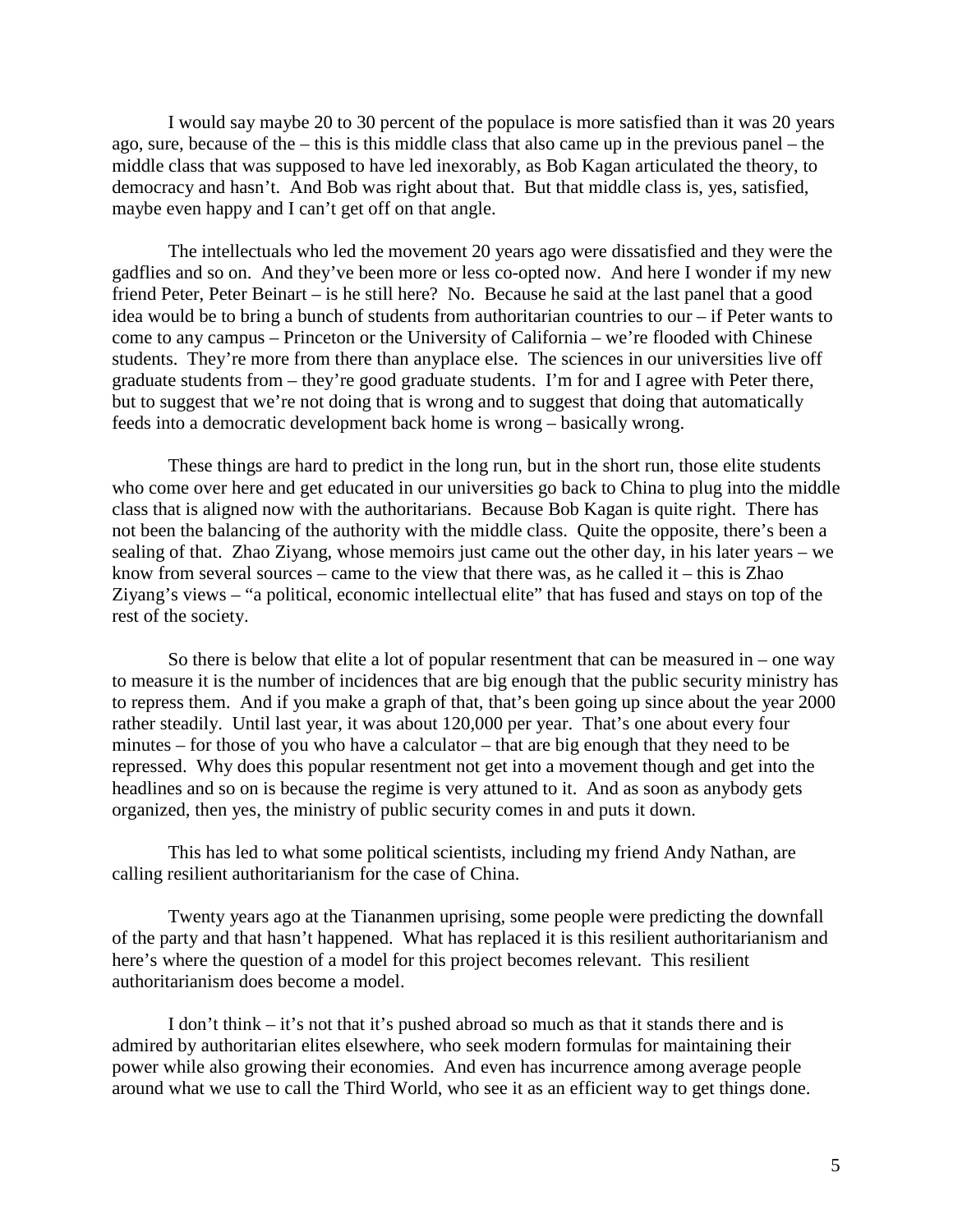Some popular opinion in India, who feels frustrated with India's higgledy-piggledy democracy that everybody loves, including me, but they view China as really getting infrastructure built faster and so on. So in that sense it is a model, even if it's not pushed as a model.

And it seems even more attractive, I would say, in the last half year, because of the worldwide economic downturn that started in the West and so that the luster of the alternative to it has decreased a bit.

And China's rulers have seen the opportunity to present this model. And I said a moment ago, don't push it. But let me take that partly back. I've co-authored this paper with Josh Kurlantzick and he's got a number of things – I'll tick them off – that show ways in which it is consciously pushed. One is to offer aid and investment without human right strings to elites in developing countries. Another is to run training programs in China for foreign officials and students. Another is – Bob Kagan mentioned this a moment ago – giving diplomatic cover at the U.N. and elsewhere to authoritarian regimes. I don't think that the Chinese authoritarians like the Sudanese and the Burmese authoritarianism. Bob was right. It's the commonality of the interest in the fact that it's authoritarian that leads the Chinese regime to want to protect the others in diplomatic circles.

Recently, the Chinese regime has made some movements to establish a global news service, to present the communist party of China's views worldwide in a sort of a Chinese version of Reuters or something like this. And this is a very important point. The neutering of concepts of democracy and human rights by giving them ambiguous definitions that no one can argue with. Human rights also should include development and health and of course everybody believes that, but if you let the focus of human rights be pulled over into that kind of discussion, it's a way that the original ideas that many Chinese people pursue themselves, can be in a sense countered and neutered.

Towards their own people, the Chinese regime uses a combination of political pressure, censored information, and money to induce people to see for themselves that it should be in their best interest to go along or in a standard cliché, to love the country and love the party. And it's interesting that internationally too, essentially the same tools – political pressure plus money – are used to shape the behavior of other countries, including western democracies. You want help with your economy? Okay, but you'd better not mention human rights. You want access to the Chinese Internet market? Perhaps you should respect our rules on political censorship. You people want some lucrative commercial contracts with us? Perhaps you'll see fit not to receive the Dalai Lama. You want to cooperate with us on global warming? Perhaps you will avoid public comments of our 1989 Beijing massacre, even though your visit coincides with its  $20<sup>th</sup>$ anniversary and even though you have a longstanding reputation for speaking out on such things.

Now, many Western democracies have approached China in recent decades on this theory of constructive engagement that came up in the previous panel as well, the basic premise of which I remind you has been that through contact, democracies automatically will change. Recently, scholars have begun to use the term "reverse engagement" as companies like Yahoo cooperate with the Chinese government in catching cyber dissidents, as former U.S. officials earn consulting fees by introducing Western business elites to that political, economic,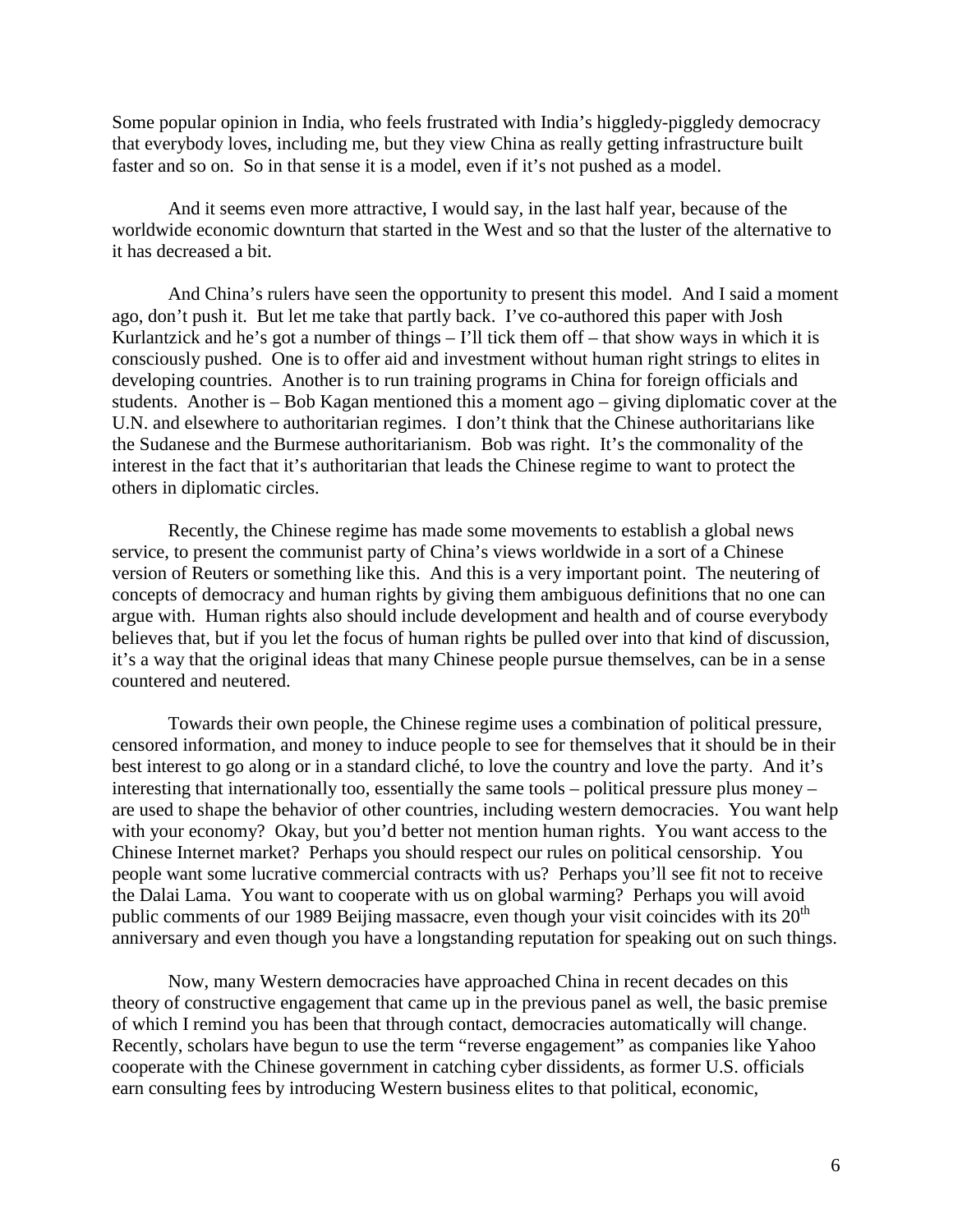intellectual interest group Chinese elite; as academics are making reputations by writing books with titles like "Beyond Liberal Democracy."

Now, of course, I am in favor of academic freedom as much as Robert Kagan is. The point is to ask in engagement with China exactly who is changing whom. And this point actually goes a little farther even than Kagan went. He was saying that theory doesn't work, but this theory of reverse engagement argues that the flow is actually going the other direction even to mature democracies.

Now, the good news in all this is that the China model is no juggernaut. There's considerable fragility in it. The hundreds of thousands of protests per year I mentioned before. In the last decade, something we call (wage ?) supporting rights consciousness is pretty pervasive and it seeps pretty far down. Garbage collectors and so on, they get mistreated. Petitioners and poor people even have this idea of rights. I know it's no carbon copy of human rights as the Western world conceives it, but it's not that far away either and it's strong and growing. Internet bloggers are out of control. The regime invests a lot in controlling them and does that, but there's this big cat-and-mouse game and they keep finding ways to get around the firewalls. And the popular bloggers in China now who don't necessarily listen to anybody but their own voices and their audiences have readerships that are bigger than a lot of provincial newspapers, in the millions of hits they get on their blogs. This leads to an insecurity in the regime.

How much time do I have? Just a minute. Okay. I'll leave out my examples of insecurity. You can ask about them later if you want.

But in the developing countries in Asia and Africa, too, there're some signs of popular pushback against the incursion of China's elite authoritarian model. And you can read more details in the report that Josh Kurlantzick and I have written.

But our conclusion is that the jury is very much out on the question of whether a Chinese authoritarian model can thrive and spread in the modern world. It really is a close call because you've got the push development of the model and you've also got this fragility inside, and I don't know what's going to happen.

But our main – Josh and my main advice to the world's democracies – if the world's democracies listen to a couple of scholars – is not just to stand and watch, but to speak out about democratic ideals and to speak to all of the Chinese people. We had a question in the earlier panel that was very good on that, I thought. Speak to all of the Chinese people, not just the government. And be sure that democracy's diplomats around the world are ready to counter the claim that authoritarianism is a smart way to run the world. I'll stop here.

MR. WALKER: Perry, thank you very much for those cogent and eloquent remarks. I would really commend everyone to the China report, which has both a very detailed articulation of the ways in which the Chinese authorities are re-conceptualizing terms. For example, freedom verse control on the Internet is reframed as chaos compared with order, and this is something that's pushed assiduously. It also has wonderful detail on the sorts of things that Perry began to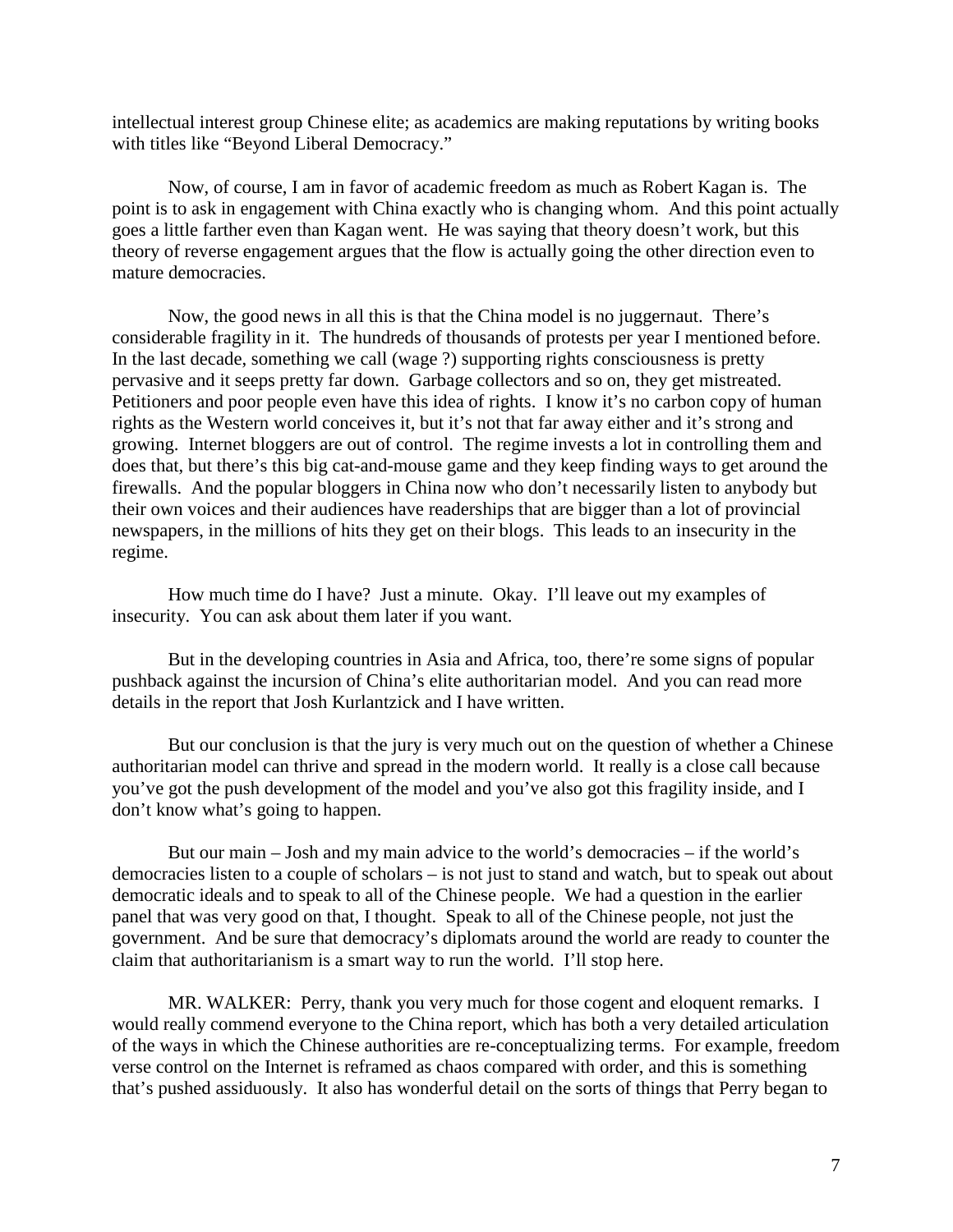enumerate – the ways in which the Chinese authorities are investing enormous resources beyond their borders to shape views and advance their interests.

With that, I'd like to introduce Daniel Kimmage, who is a wonderfully talented person. I'll let you look at his bio but I was marveled that his language skills and his scholarly acumen on a remarkably diverse set of countries and regions of the world. He was kind enough to author the Russia report here. And with that, Daniel.

DANIEL KIMMAGE: Thank you, Chris. And let me begin by saying it's a great pleasure to follow the first panel, which was an outstanding example of the sort of productive narcissism that is very characteristic of democracies, and I would note woefully absent in the authoritarian countries we are looking at today.

Let me begin with the historical context. And, you know, history presents occasionally innovations that call for new paradigms. And in the  $20<sup>th</sup>$  century, of course, the great innovation was modern totalitarianism in Hitler's Germany and Stalin's Russia.

And it took us some time to develop a vocabulary for talking about these regimes. Hannah Arendt's "Origins of Totalitarianism" appeared in 1951 and really kicked off that process. She focused primarily on the Nazis.

And the discussion, I think, sort of came full circle decades later when François Furet in 1995 published the "Passing of an Illusion" about the end of communism in which he talked about the totalitarian twins of fascism and communism.

Now things have changed quite profoundly. And in the first decade of the  $21<sup>st</sup>$  century, I think we're seeing the emergence of another innovation which is modern authoritarianism. And what we're doing today is I think we're in the early stages of figuring out what these regimes are about, what is the best way to describe them, what are their core characteristics, what do they have in common with each other, how do they behave, what do they mean for democracies, and where do they fit into the course of history.

Now, of course, this is an ambitious agenda and let me offer a small contribution to kicking this off with a brief description of Russia and then summarize this as quickly as I can the essence of my report.

And I isolated four things that I think are really core characteristics of Russia today. And the first is what I call selectively capitalist kleptocracy. And Russia today has a market economy, but that economy is very subject to the whims of an elite that would be very ripe for criminal prosecution in a real free market society with a functioning legal system.

Now, this Russian economy consists largely of the embezzlement of budgetary funds, graft, kickbacks, tax evasion schemes, and grossly unfair business practices. Now, of course, we have all of that here. In Russia, however, these are not aberrations. These are the essence of the system.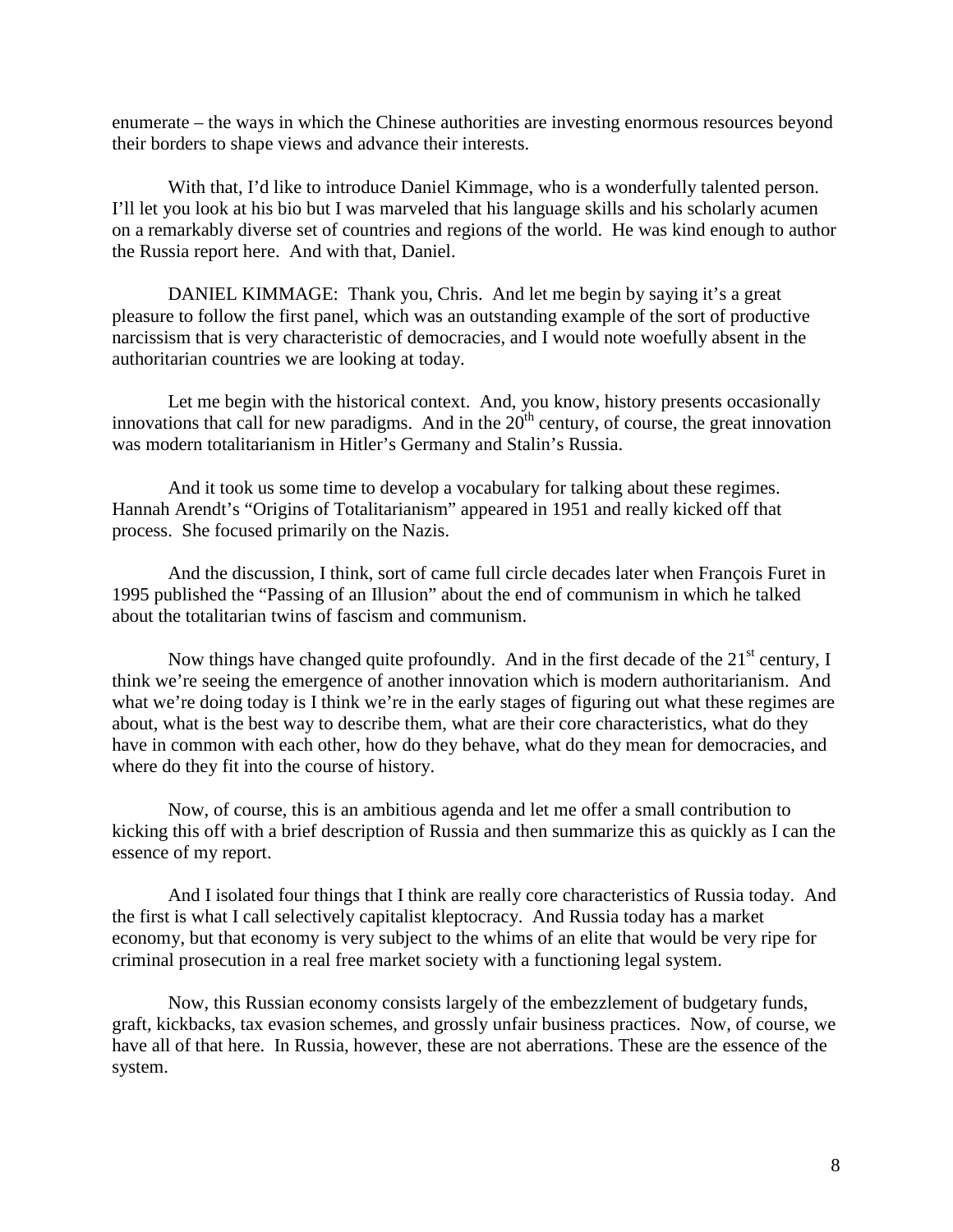Now, kleptocracy, of course, is associated primarily with regimes like Mobutu's Zaire. And it's not a perfect term for Russia. Outright theft was very common in the early years of the post-Soviet regime and most grotesquely so during privatization. But it's no longer a systemic hallmark. In its petro-state incarnation, Russia even has a large stabilization fund and substantial hard currency reserves. But the essence of kleptocracy is that the machinery of the state serves private gain before the public good. And that's as true in Russia today as it was in Mobutu's Zaire.

The second characteristic is what I call informal influence groups. Now, in Russia, these influence groups form an invisible power structure that's parallel to the formal institutions like ministries and the parliament. These groups control assets, they compete with other groups for assets; they pull at the mechanisms of state power to further their interests. The influence that they wield serves to secure their hold on assets in the absence of real property rights.

Now, these influence groups vary quite widely. Some of them are based on a corporate solidarity like being a veteran in the KGB. Others rest on shared business interests like the financial empires of the surviving oligarchs. And still others tap experiential bonds.

And here you have a group of friends in St. Petersburg who summered together in the 1990s, formed a cooperative, and then went on to immense wealth and power when one of the members of this cooperative, Vladimir Putin, became president in 2000. Most of the clans or influence groups in Russia are held together by more than one type of glue. But they all have a vested interest in preventing movement toward a more transparent, democratic and law-based system because that would undercut their informal powers and threaten their stranglehold on the economy.

The third characteristic I've isolated in Russia is what I call "decorative democracy," and what others have called "managed democracy." And I would define this very simply as the preferred political system of an elite that grudgingly accepts elections as a necessary evil, but rejects one inconvenient feature of elections, which is their unpredictability. And in practice, decorative democracy is really just to grab bag and dirty tricks. You have legal ruses that inhibit the formation of political parties, state-controlled media promoting certain candidates and denigrating others, biased election commissions ignoring gross violations. It's a very, very long list.

The aim however is a predetermined spectacle that allows the elite to devote most of its time not to good governance, of course, which would be key to holding power in free and fair elections, but to the more pressing pursuit of deriving maximum material gain from selectively capitalist kleptocracy, as described above. And in other words, decorative democracy resembles democracy on the surface. In reality it's not democratic at all.

The fourth characteristic is ideology. Now, ideology in Russia is a little strange because the Russian elite cares a lot more about yachts than it does about ideas. Still, most of the members of this elite suspect that ideas are necessary, particularly in the political system that provides for very little real communication between rulers and ruled, and of course they have a certain Soviet fondness for the idea of a unifying ideology.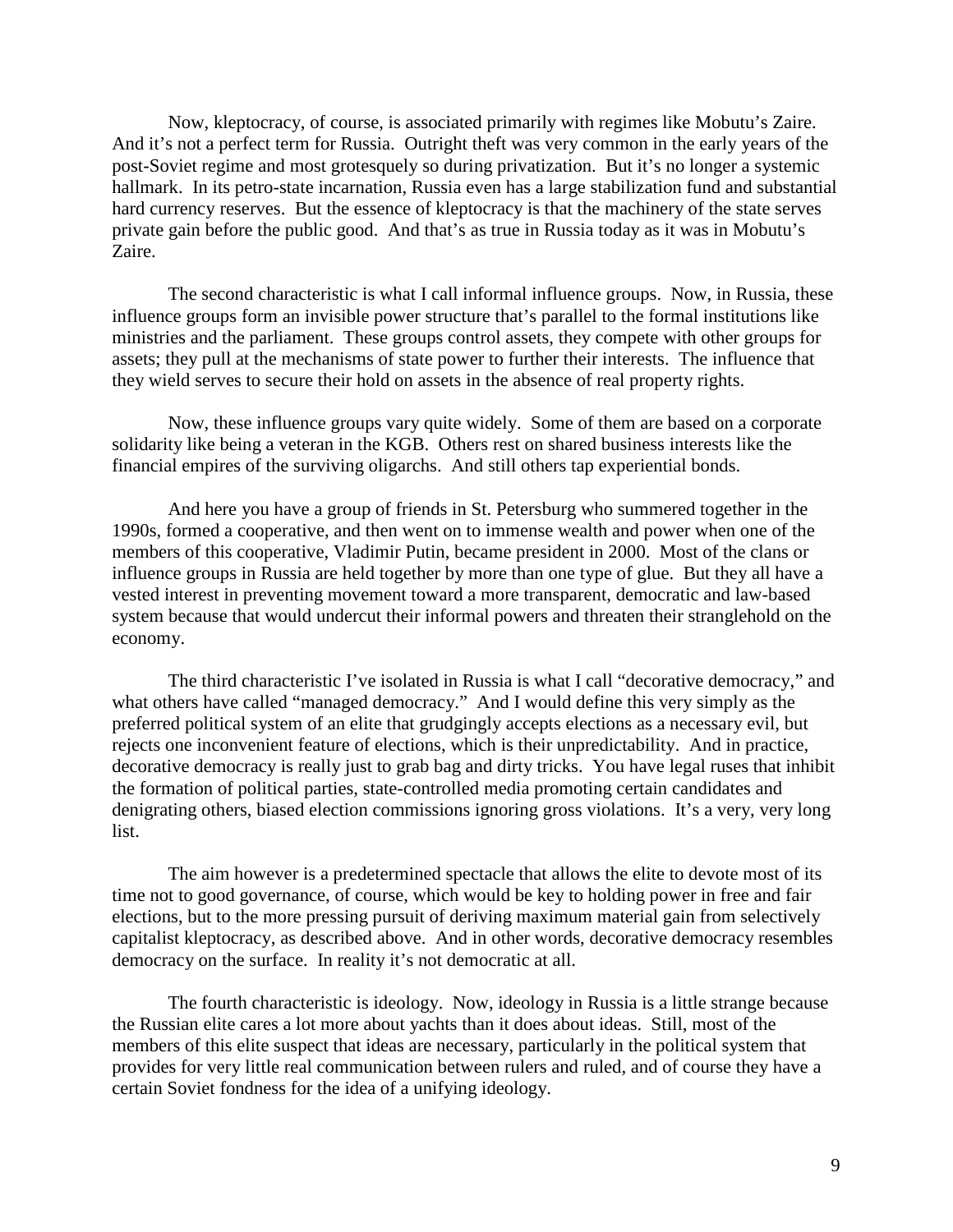So what we find in Russia are many officially-encouraged attempts to create this sort of ideology. And the ingredients are very interesting there: Soviet statism, ethnic Russian chauvinism, a discourse of national renewal, and a lot of anti-Western xenophobia usually packaged as anti-Americanism.

Now, a final observation on Russia is that in its foreign policy, Russia's guiding principle is not the same sort of abstract notion of national interest that you find in a democracy, rather it is the much narrower interest of the elite: energy exports and cozy ties with like-minded regimes where it is easier to do the sort of business abroad that they do at home. The style is usually quite thuggish. And this is a consequence of the three great formative influences on the Russian elite, which are the gangster capitalism of the 1990s, the KGB legacy, and a territorial zero sum understanding of relations between states that comes directly from the Cold War playbook.

My final comment on Russia is that the Russian system today is quite mature. It is evolving, but I'd argue that it's no longer transitioning so I would urge people to stop looking for liberals or reformers in Russia or wondering whether the good Medvedev will squeeze out the bad Putin. I think this is a system we're going to have to deal with for the foreseeable future regardless of some of the individual people.

Finally, let me close with some remarks on U.S. policy, which was discussed very extensively in the first panel. I would just say very simply that a new start is a very good idea. And I think the administration is doing the right thing by extending a good faith offer of friendly engagement.

I would simply say we need a plan B if that doesn't work out as we hope. America and Russia have profoundly different systems of government and our interests are very different on many major issues. I don't think this is a tragedy. Navigating the waters of conflicting interests is the essence of statecraft and diplomacy. We can talk about how to do it, but I'm confident that the new administration will be up to the task. It won't be easy. And I think, in the end, we simply need to be realistic and realize that opportunities for friendly cooperation may prove to be very limited.

As a final observation on Russia, let me say that the real story in Russia over the last 10, 20 years, I think is – or even longer – is one of quite dangerous decline. Seventy years of Bolshevik misrule in Russia ended in ruin and defeat. And when a decade later Vladimir Putin called the collapse of the Soviet Union the greatest geopolitical catastrophe of the  $20<sup>th</sup>$  century, most listeners in the West were either baffled or horrified.

But most Russians, they thought back to their daily lives in the 1990s, a decade that was, by any reasonable standard, the greatest catastrophe most of them had ever experienced and they generally nodded in agreement.

Now, what I would say is that that catastrophe of the 1990s was an extension of the Bolshevik disaster. From its beginnings in 1917 to its end in 1991, the communist experiment wrecked much of Russian society and culture. It laid the groundwork for the dismal 1990s when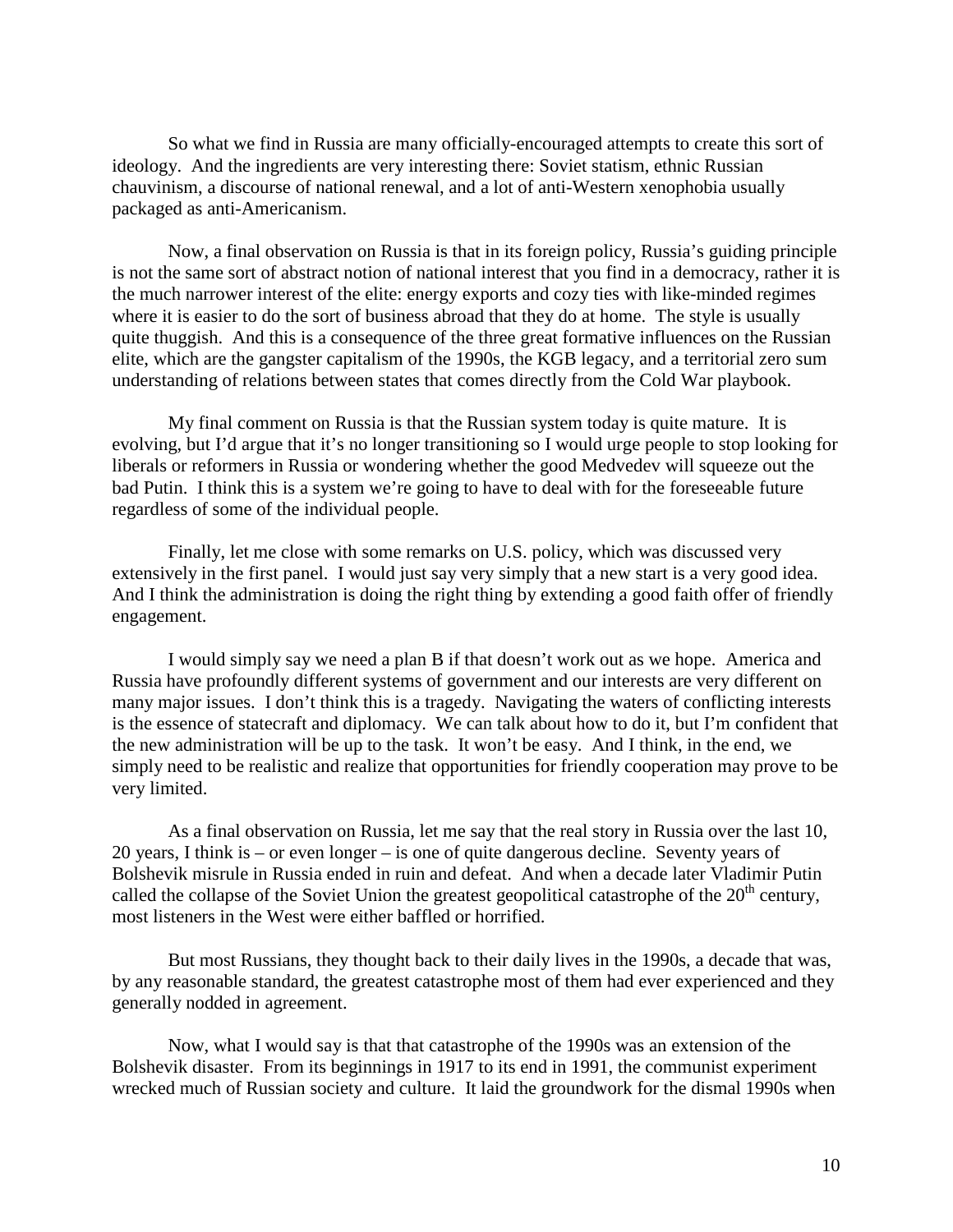a mafia-minded elite grabbed power and money with very few democratic checks or balance. An economy took shape around things dug out of the group, and scape-goating unfortunately emerged as a national idea. This unholy trinity of political dysfunction, economic imbalance and social acrimony is not the stuff of a national renaissance.

I think it marks instead the twilight of an empire that stood at full height for over a century through the czars, through the commissars. Today we see it in a very tense crouch with just enough composure to be bitterly nostalgic about the fear it once inspired in others.

Thank you.

(Applause.)

MR. WALKER: Thank you, Daniel.

We'll move from one resource dependent case study to another. We'll move to Javier Corrales who's a professor at Amherst College, a widely published expert on Venezuela and we'll have a few minutes from him and then we'll start the discussion. Thank you, Javier.

JAVIER CORRALES: Thank you very much. In the interest of time, I'm going to make two points: one on international politics and one on domestic politics.

On international politics, I think everybody in the room knows that Hugo Chavez, the president of Venezuela, is today the most anti-American president of the region. Second – well, I still think that Fidel Castro is president. Now that Fidel Castro is no longer president, yes, Hugo Chavez, we all know, is the most anti-American.

What I would like to remind people of that this policy of anti-Americanism, antiglobalization, anti-capitalism more than an effort to try to balance the United States is an effort to try to get the progressives of the world become enchanted with the new version of authoritarianism. This is the one case that we have in the report of a left-leaning anti-capitalist system with very similar characteristics in terms of what they do to democracy.

And this ideology of challenging the United States is ultimately an ideological effort to try to get more apologists especially from the part of the left in the world. Now, not the entire left, center left spectrum is fooled by this, but in many instances I have seen moments in which there is still a lot of romanticism.

On the point that I want to make regarding domestic politics, let me give you one fact. I know that we have discussed a lot of facts, but please this might be the best one that I could use to try to illustrate how I view the way that the Chavez government is controlling society.

Between 1999 – here's the fact – between 1999 until 2008, state sector employment grew by 53.5 percent; private sector employment by 28 percent. This is very odd in a country that is having the most magnificent economic period in three decades, a consumption boom like in no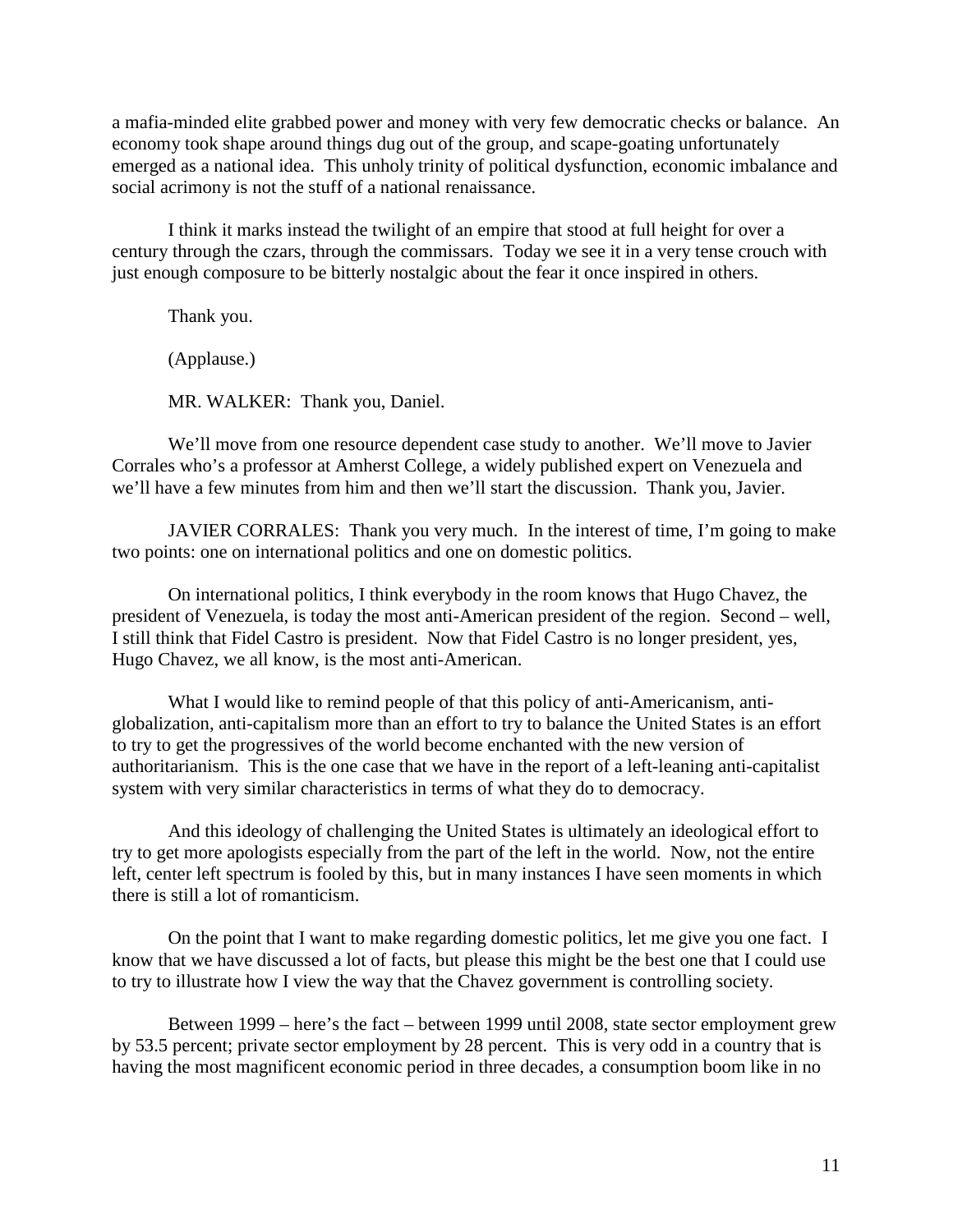other Venezuelan has seen. A moment when you would think an oil state should be thriving with business, what you have is a stagnant private sector and an expansive state sector.

A lot of what I write in my paper is building on that idea of how this form of statism serves as a form of cooptation as well as all the policies that are in place to deliberately shrink to private sector, to ensure that the private sector becomes each and every time less central to Venezuelan politics.

And that's why I used the figure of employment. Fewer and fewer Venezuelans over time are relying on the private sector and more and more so on the state. And this assigns the state an enormous leverage because in many Latin American countries, to get a job with the state ensures – well, you pretty much can retire while you work. You don't have to work very hard and you have a very nice pension and this is something that many Venezuelans – not just Chavistas – like. This is a very important tool, that tool that the government uses in not only offering jobs to people but also in denying jobs to people as well as a whole array of policies designed to bring the private sector down.

The rhetoric works absolutely well. This is a regime that exists to defend the people against the oligarchs. And so, what you have is a policy of anti-development because I think and many people are convinced that unless you have both a vibrant state and an even more vibrant private sector, this is a way to bring ruin to the country. But that is a longer term outcome.

In the short term, what you get is the capacity of this regime to be able to survive even in a country that at some point not too long ago was very proud of its democratic history, its ability to be able to alternate elites in office, even to bring nontraditional political parties into power in the 1990s. And why is it that this has now been possible – this new regime, this new form of authoritarianism has been consolidated in Venezuela? If I had to pick one statistic, I would come back to that one that I started with.

If I had more time  $- I$  don't have it  $- I$  would give you a second fact and that is drug expansion in Venezuela. One of the consequences of expelling the Drug Enforcement Administration is that if you're a drug trafficker, where do you want to go and do your trafficking? The one place where you don't have the Drug Enforcement Administration working and the FBI, and that is Venezuela. So we have seen almost a third to half of the drugs produced – and cocaine produced in Columbia now being shipped abroad through the Venezuelan platform.

This is interesting that we find the only regime in Latin America at the moment that does not think that this is a national security threat. And in many ways, the reason is because part of how this government operates is to create an environment of criminality that is ultimately threatening not just to the middle sectors, but also to the private sector, which is the way that I will go back to my initial point that this idea of expanding statism to the detriment of the private sector is the version of authoritarianism that we are observing in Venezuela.

Thank you very much.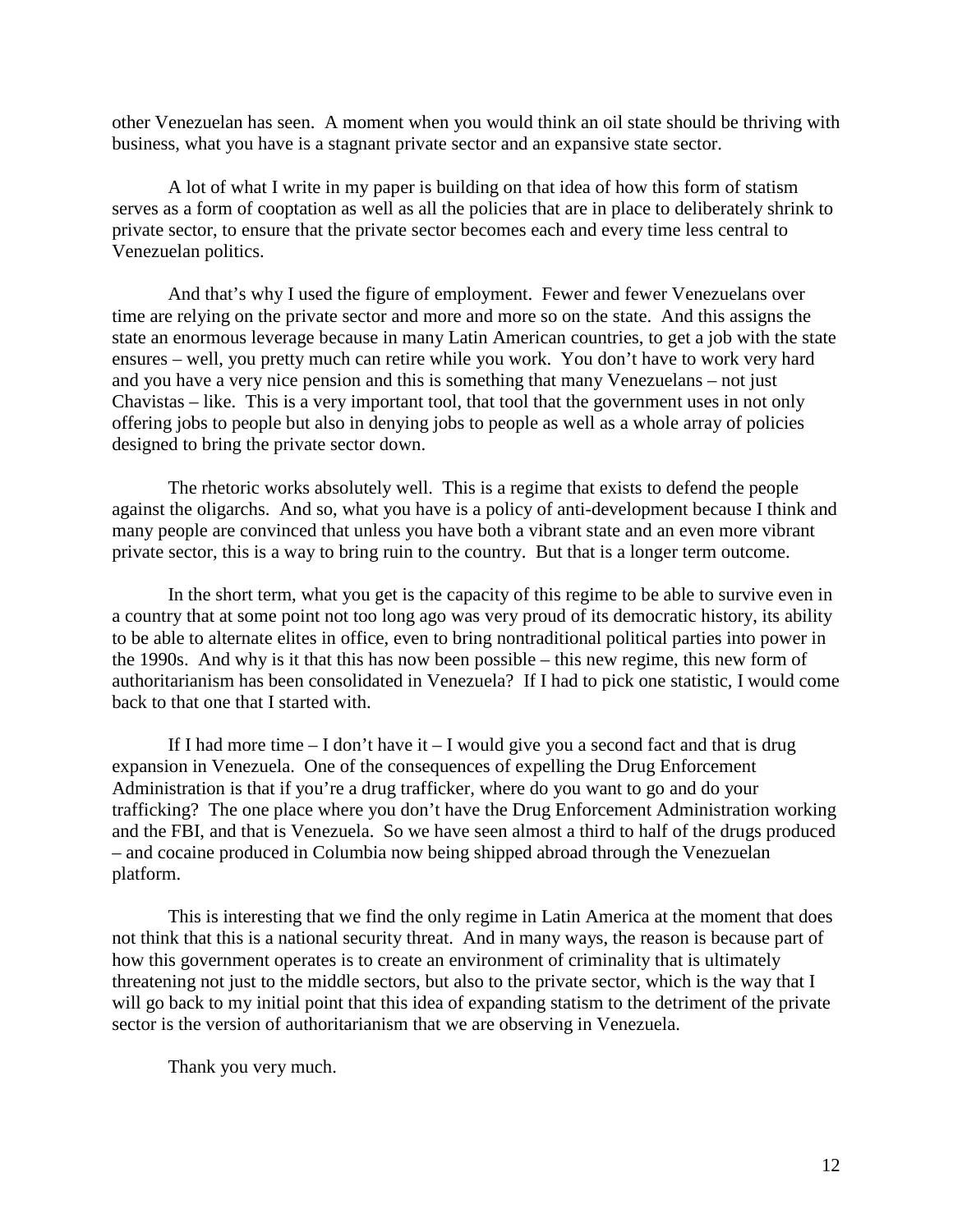#### (Applause.)

MR. WALKER: Thank you, Javier, and thank you all three. Just an observation that follows from some of the comments, and that is getting a handle on the differences and the challenges provided by the contemporary authoritarians where we observe in the report that the model is no longer a Cold War model.

The sorts of environments in which ordinary citizens are operating and certainly in China and Russia would be unrecognizable for those living in the era of Mao or Brezhnev. The authorities today are much more astute and nuanced in permitting certain freedoms, certain pieces of information, but are also equally astute in preventing what could be described as politically consequential discussion and certainly organizing in coordination. This is sometimes referred to as coordination goods – the ability to share information, the ability of civil society and alternative political voices to coordinate and mobilize.

On this count, just going back to the first panel, there was a discussion about the options available to the United States and the West and the methods of dealing with these challenges. And on the one hand – on one pole, as it was argued, you had coercion; on the other hand engagement. And one of the points that was raised is how you meaningfully communicate with an engaged wider society in these countries. And Perry alluded to this in his remarks.

But it's a tricky challenge because in the Chinese case, you could say there's an element of coercive persuasion used by the Chinese authorities with their own public by domination of the airwaves, by the enormous investments in controlling the Internet. Notwithstanding the space that's generated despite that control by ordinary Chinese citizens and bloggers, it's still fair to say that the level of contestation offered by the authorities, both through administrative and bureaucratic controls and also through the commercialization of censorship, which has emerged and is referenced in the report.

 I wonder if you might share some thoughts on just in terms of principles or in terms of the fundamentals, without getting into specific programs, projects, initiatives, what we should keep in mind for engaging broader society – because I think you could argue there's probably an opportunity cost for not doing that, for not signaling to these societies that we value their views, their perceptions, and their own aspirations for greater responsiveness in human rights.

 MR. LINK: I feel guilty starting because I used more time than anybody else before. Maybe you guys should start.

 Yes, the main reason for speaking to the Chinese population, not just the government, is that a lot of them want to be spoken to. A few months ago the Charter 08, about 300 leading intellectuals from all kinds of fields signed, and it snowballed for a while until the government cracked down on it. People like that have an inflated notion of how much Western democracies and their governments are going to support them. It's disappointing to them when they don't get support and don't get talked to.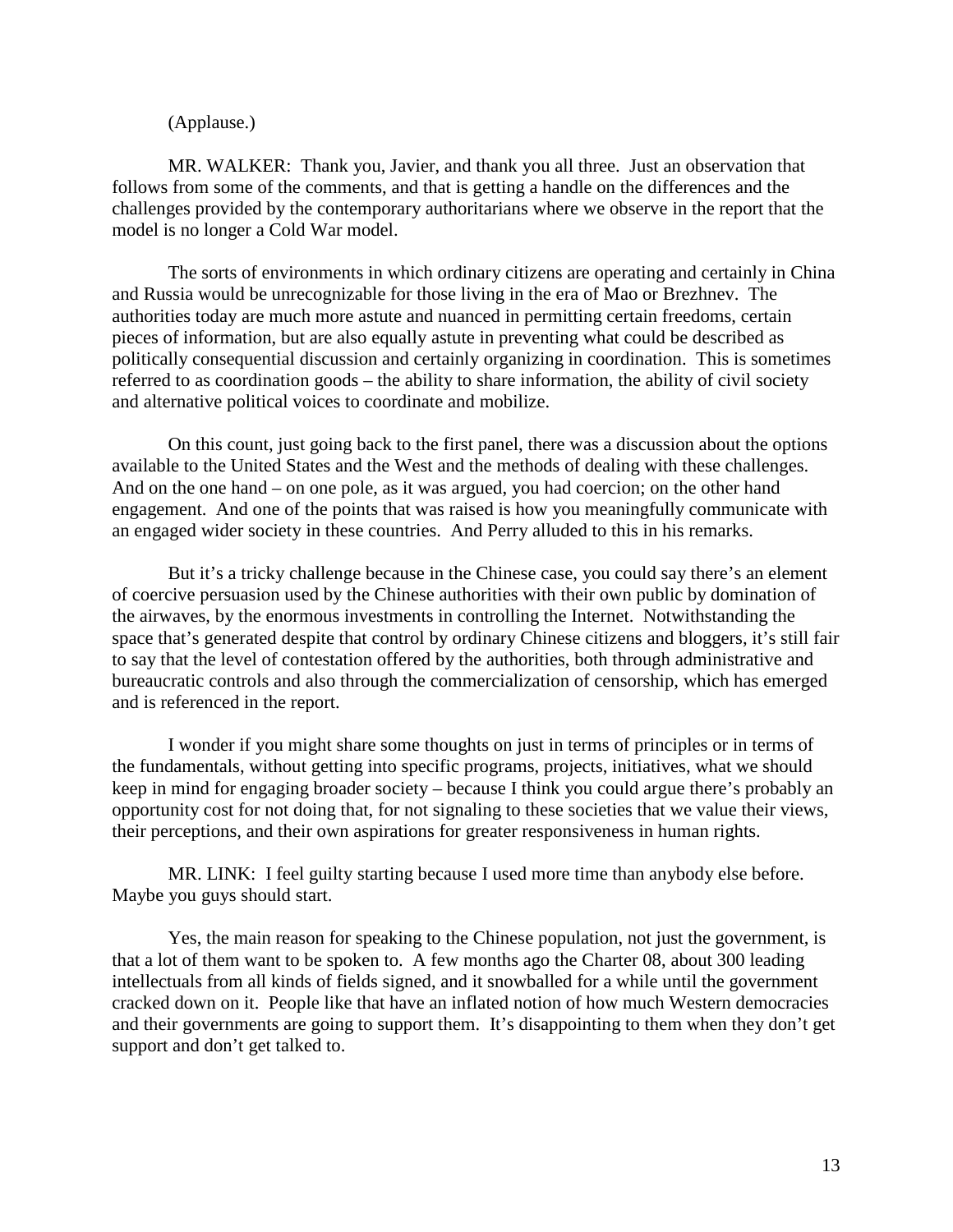I don't mean in intervention here. I just mean moral support. You like our ideas, as you've written them down in Charter 08, or you like South African truth and reconciliation ideas, you like the Taiwan constitution ideas, you like the U.S. Bill of Rights. They took language from all these sources. Fine, we support you. Just a statement of moral support from a high American official would have done a lot of good in that case.

 The argument that you need to respect the sensitivities of the other side very often in the rhetoric, anyway of the American government and other Western democracies too, I think, becomes respecting the sensitivities of the authoritarians who are running the government that you're talking to. There's a lot of people beyond them. This is why I'm such a big supporter of Radio Free Asia. And Radio Free other places in principle are the same.

 In connection to that, though, there was a lot of talk in the earlier session about the problem of tradeoffs, as, if you do this, you can't do that, and how big the tradeoffs are. Even Bob Kagan acknowledged near the end that even he sees the tradeoffs. Anybody sees the tradeoffs. It's a question of how big they are.

 The reason why I don't think those tradeoffs are all that big is that people's minds are complex, including people inside the government. There are levels in their minds. And here I don't have time to give you all my evidence. I just want to give one anecdote, though, that illustrates it. I could give you dozens of others like it.

 A few years ago when Andy Nathan and I did, "The Tiananmen Papers," that was extremely controversial and nervous, you know, in the Chinese government. Their reaction to that was radioactive. I was at Princeton in my office and a delegation of Chinese officials came over, pretty high academic officials, to talk about scholarly exchange, and we had a nice luncheon and so on and talked about exchanging students and joint research projects and stuff.

 They came to my office later to continue the discussion, and by that time there were just two of them. One of them went out to the men's room. The other one said, do you have "The Tiananmen Papers"? Yes, I did. I took it off the shelf, signed it, gave it to him. He said, do you have an envelope you could put it in? And I put it in an envelope before the other man came back. It's just an anecdote, but as I say, it's not an isolated anecdote in my experience. There are people in the system that have levels of what they think.

 When you think of a tradeoff, and you either have to accommodate the government or not, you're overlooking the fact that even people in the government have got levels where you can talk to them. They want to be talked to, or they want to have these connections. When Zhao Ziyang memoirs came out, I was in Hong Kong just the last couple of days, and they were sold off the shelves of the bookstores immediately. But we heard from Bao Pu, the editor, who was in Hong Kong, that a whole bunch of them were bought in advance by Beijing to bring back to read. In order just to criticize? Well, maybe not.

The world is much more—at least between the United States or the Western world and China – is much more porous than this. On the surface the people within the authoritarian system have to, in formal contexts, stick with the line and go through the functions and so on.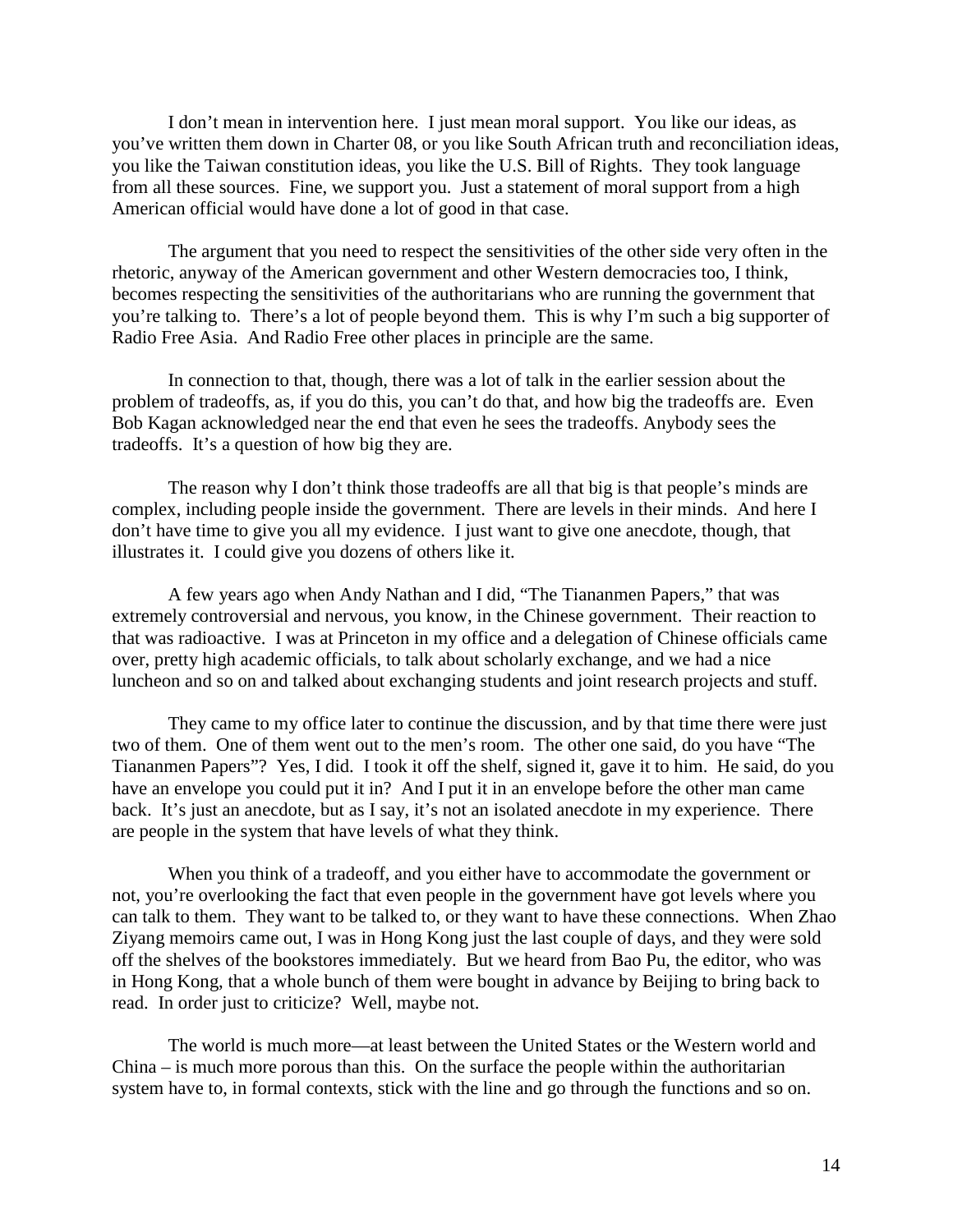But to say that – to assume that all the way down to the bottom of their thinking they're the same as what shows on the surface is a naïve assumption.

And if you talk openly – you don't have to be aggressive. Just a dignified talk about democracy, about ideas, Charter 08, I bet there are a lot of people – in fact, I know there are people in the Chinese government that are very interested in and supportive the ideas in Charter 08. But they could never say that, and in public contexts they would denounce it. So you have to keep this psychological-levelness in mind when you talk about the problem of tradeoffs. It's not nearly that austere of yes and no.

MR. WALKER: Pose a question to Daniel and Javier, start with Javier. There was mentioned earlier in the day of the impact of Venezuela's largesse and oil wealth outside its borders. Could you explain what in your view the principal impact of that has been? It seems to me that it's not so much promoting authoritarianism as it is undercutting the sort of governance initiatives that have emerged through a variety of mechanisms and are very important in what Jim Traub described as kind of the struggling democracies. They're rife throughout the southern hemisphere.

So if you could quickly put that in context to give some sort of sense of the impact these investments and engagements have had.

MR. CORRALES: Sure. In the paper I talk about the fact that Venezuela has become a giant of a country in the hemisphere because it has developed a very significant foreign aid package. It is the beginning of what one could say a humanitarian rogue state, that through humanitarian projects or things that are veiled as humanitarian it is welcomed everywhere. This is an interesting discovery because, unlike, say for example, Cuba, Cuba, during its hard-core years what it was doing was exporting revolution and guerrillas. It's only now that it focuses on doctors and coaches.

Venezuela exports corruption, and the way that it does this is it basically offers up subsidized oil to regional countries, or even financial terms, or even just small cash disbursements to governments. And what that does is it lessens the demands on the part of other countries and recipients of this aid to have to come to the West. It lessens – that's the effect, number one, because it's so much easier to get a no-questions-asked grant, subsidy, favor from Venezuela than it would be to apply for a loan at the World Bank, or to deal with a German aid agency. So it does that.

And the second thing that it does is, what Chavez has been very good about is that in the 1990s, when the region was enjoying its big transition to democracy, this course became very moderate. Both the left and the right, everybody celebrated this, began to treat each other with cordiality and began to treat each other the way that you treat your opposition in a democracy. Here's my opponent. Chavez, change that. The opponent now is the oligarchy. Therefore, we don't need to negotiate, we don't need to listen to them, we don't need to protect them, we don't need rights for them.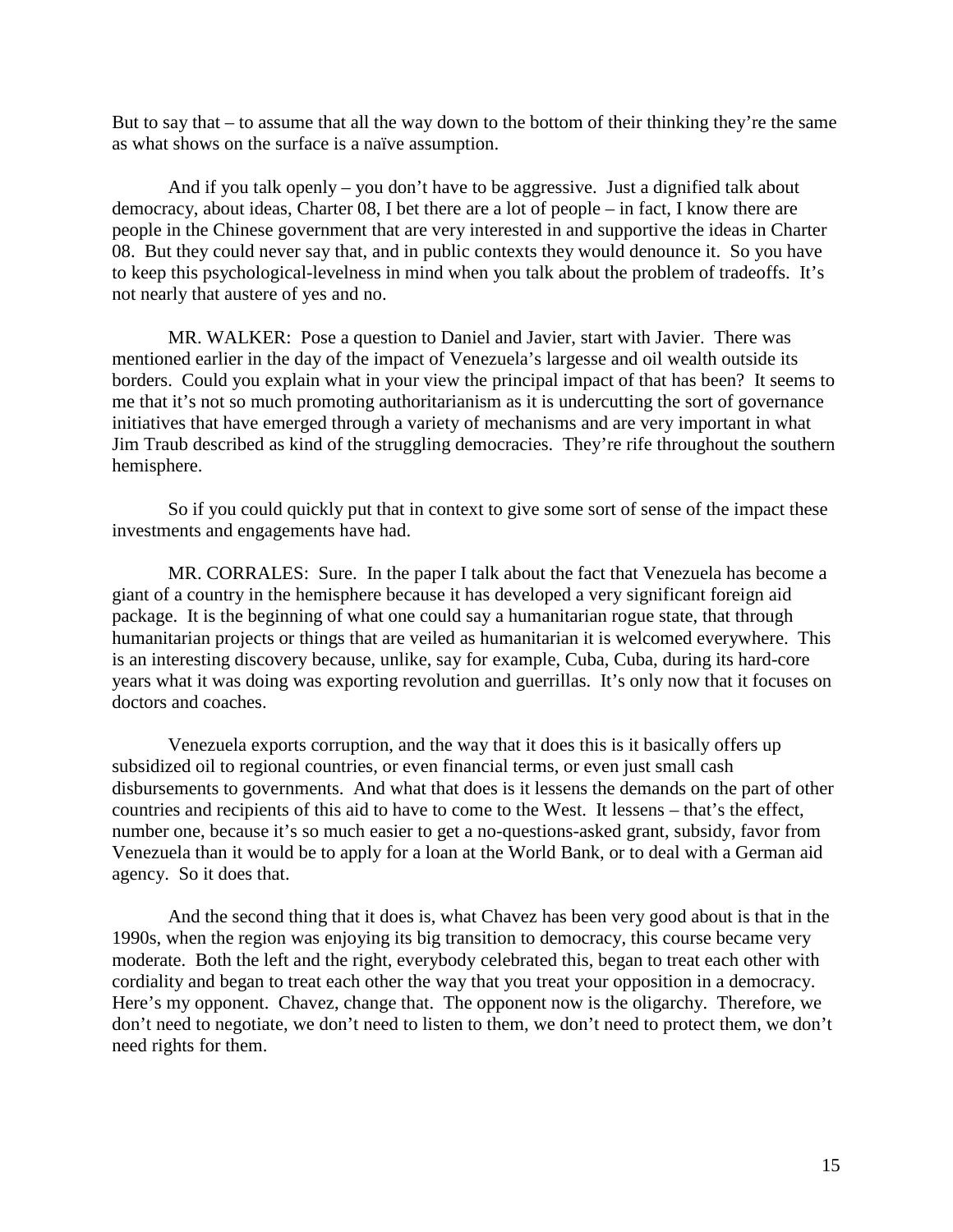This course is spreading elsewhere and people who are not necessarily Chavistas find it interesting that one could get away with this type of discourse. And if on top of that the discourse comes with a little bit of cash from Venezuela, who may not want to be a Chavista in Latin America if you are a president? Who may want to go against this? Which is one of the reasons, I think, that it has been incredibly difficult, and in my opinion one will never see a coalition of Latin American democracies against Chavez. It just won't happen. And this is a triumph of Venezuela's foreign policy – and secondly, an emulable (ph), replicable elsewhere model that other governments could adapt.

MR. WALKER: Thank you, Javier. And Daniel, you've covered in great detail the internal mechanics of the Russian system in your report. Could you offer one or two examples you think are important in recent years of the projection of influence beyond the borders, and which way that's been impacting some of the institutions you mentioned in your report.

MR. KIMMAGE: Okay, let me start just very quickly. We've had a lot of discussion about coercion versus engagement and I want to make three very simple points before I get to the projection of Russian influence. And the first is that some of this has to do with definitions. We do not have to accept the definitions of authoritarian regimes about what constitutes coercion and what constitutes engagement. You know, there are regimes from Uzbekistan to Russia that will look at any sort of comment, any sort of mention of democracy as an infringement on national sovereignty. We are not obligated to accept that definition. That's the first point I would make.

And the second is that we should make it quite clear when we talk about these things, when we make them priorities in our foreign policy that we do so not in an instrumental way but in a principled way. We're not doing this as a way of bludgeoning the Russians to get some sort of concession in a separate area but because these are principles that we actually hold.

And the third point I would make is that this does raise the issue of leading by example, and that's why we do have to be very careful to see that the way that our governments act, and the things that we do are in accordance with the principles we proclaim elsewhere. So I just wanted to make those three points on this issue of coercion and engagement.

On the projection of Russian influence abroad, I would say that basically the phrase I would use is sort of the export of corruption. There's a certain tendency to look at Russia, and many people will see parallels with the Soviet past and see the Russian elite as retaining imperial mindset that wants to recreate the Soviet Union. I think things are in a sense more crude and more pernicious today.

The Russian elite is primarily motivated by its financial interests, and it simply finds it easier and more productive in a way to deal with regimes that are the same way. It's easier to negotiate an oil contract when they can discuss it in the familiar language of kickbacks in sort of back room discussions. I think that that's the preference, and that the influence, particularly in what they define as the near-abroad, has mainly been to make sure that they are dealing with a similar system because that is easier, and it is more beneficial to their interests.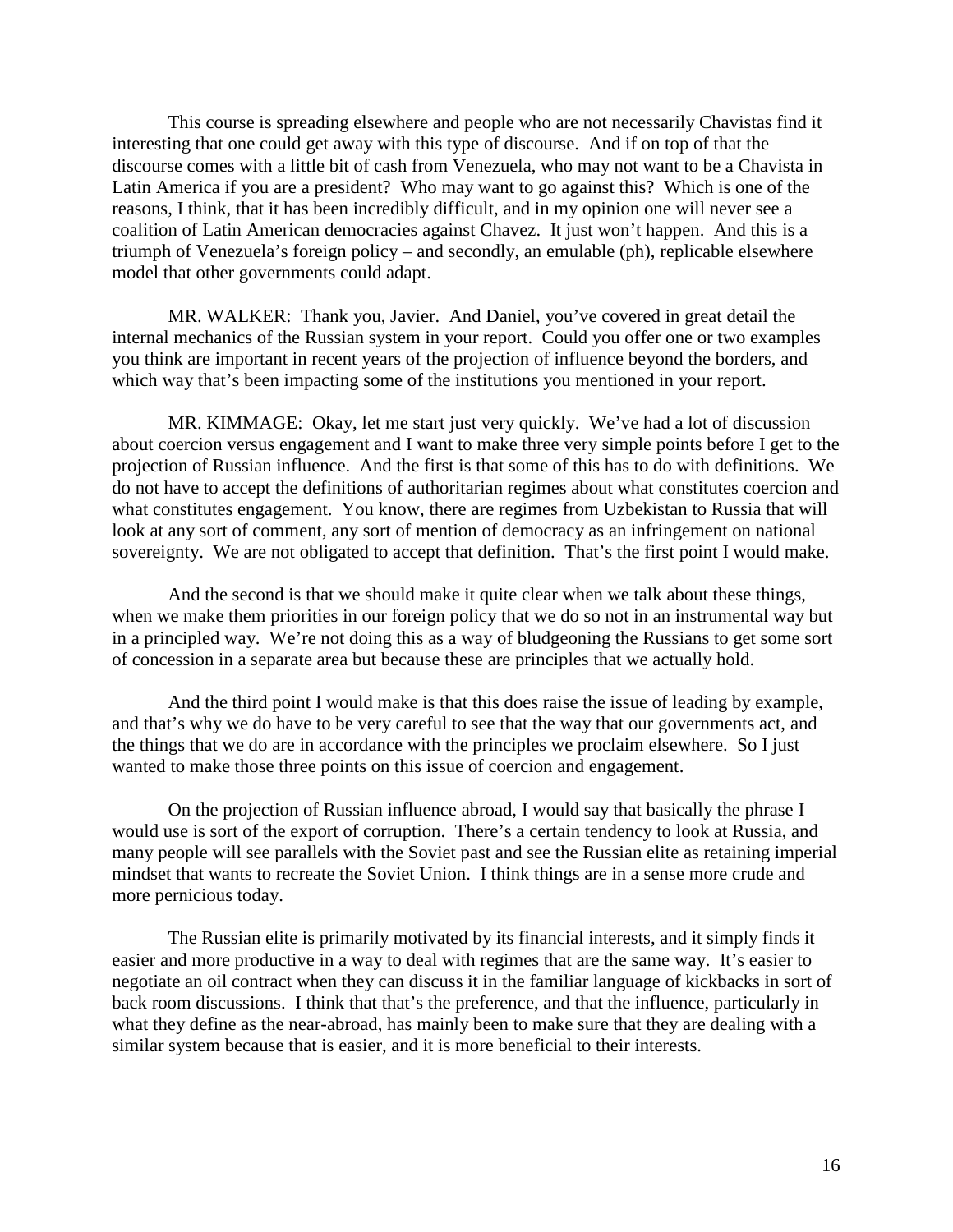If you look at specific examples of Russian engagement with their allies or their neighbors in the near-abroad, as they define it, they can be very tough. Look at what happened in Georgia. They can be fairly sophisticated and nuanced. I would argue that the basic interest of the Russian elite is simply to, you know, from our perspective, prevent movement toward greater democracy, transparency, and accountability in those places.

I would argue it's not motivated by some imperial mindset but by a much cruder set of motives. That said, it is very difficult to counteract, in part because the mechanisms they use to promote this are very unprincipled.

MR. WALKER: Thank you very much, Daniel. We have just a few minutes for questions. I think there's a microphone here and then we'll move to our close. Yes, we have a question here.

Q: Excellent presentations. My name is Joel Starr. I was the former deputy assistant secretary in legislative affairs. I'm not here to defend the Bush administration either, although I think we did a lot of good things down in South America. For example, we doubled foreign assistance to \$1.85 billion. We forgave \$19 billion worth of foreign debt. We increased the Peace Corps by 30 percent. But there's obviously more work to be done and the Chavez influence is spreading.

So my question is directly to Professor Corrales. What would you recommend be the roadmap for the Obama administration in South America to stem the Chavez tide of influence?

MR. CORRALES: When you started to praise the Bush administration, many of those things I recognize are true, I thought you were going to say that the best thing that Bush did for Latin America was to create this rapprochement between Washington and Brasilia. The rapprochement between the United States and Brazil that took place during the second Bush administration, the second Lula administration, is probably the most significant geopolitical change in U.S.-Latin American relations that I have seen since maybe since the missile crisis.

Who knows whether this was just Bush being clever, or whether this is going to become a policy of the United States of America which is going to continue. Why do I mention this in response to your question about what to do about Chavez? I think that with Chavez, which is a regime, as many of these that uses nationalism and anti-Americanism as one of its cards, you cannot engage it in sort of like, let's pick a fight, let's go and fight. So you need to find allies elsewhere. You need to be able to contain it on the periphery, on the outer sides.

Bush was, I think, and especially Tom Shannon, very smart in making sure that in the last three years of the Bush administration the U.S. government would avoid a direct confrontation. It was almost like talk-to-the-hand approach, and that disarmed him in many ways. Now this isn't perfect, but it was better than the policy of trying to contain it frontally, of trying to create a coalition against Chavismo.

And finally, the most important forces that have contained Chavismo have been political parties in democracies that are in the opposition. Those are the ones that are our best allies in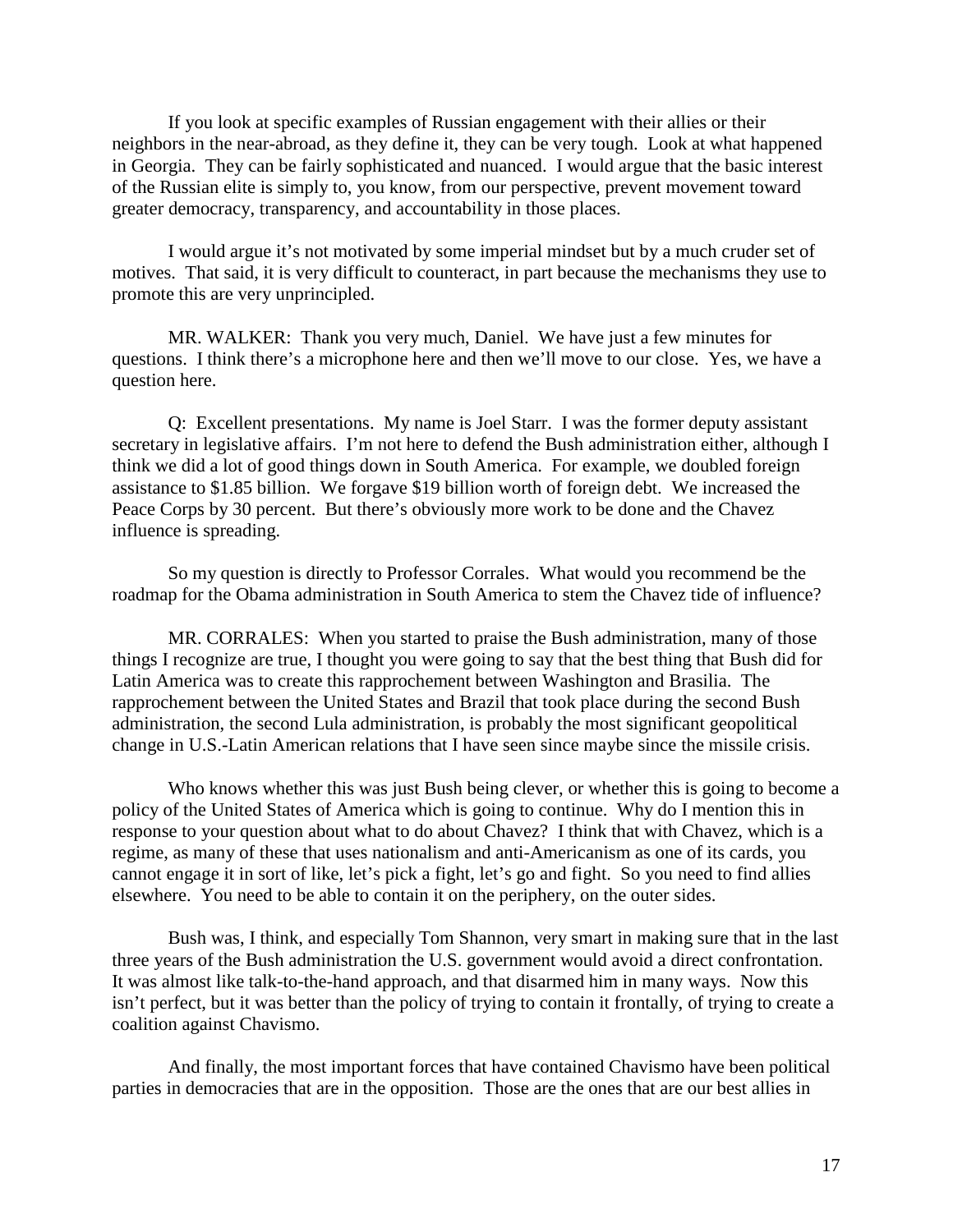fighting Chavismo because they don't want Chavista-like forces in their own countries. So insofar as we promote democracies elsewhere and we make sure that other parties in other countries are strong, we have one more instrument that the United States can use. But it is, I agree, a difficult strategy.

I too wonder what exactly Obama means, President Obama means when he says we're going to engage in a new beginning, whether we're going to leave this area of talk-to-the-hand into, okay, let's talk about things that will ultimately undermine the larger struggle, which is to make sure that these regimes don't continue to spread elsewhere.

MR. WALKER: We have time for a couple more questions. I note that Senator Cardin has arrived. We're grateful for his presentation here. So if we have one or two more questions. One in the back.

Q: Hi, my name's Will Dobson. I'm a visiting scholar at the Carnegie Endowment for International Peace. I should say, full disclosure, my office is next door to Bob Kagan's. But all the ideas don't necessarily transfer, in any case. And I'm also, more relevantly, working on a book that very much touches on what the panel's talking about today, so I appreciated hearing all your comments a great deal.

You could make a distinction between techniques and capacities, and I'm interested in hearing what you all have to say in making that comparison. Mr. Kimmage made the point that we're just in early days of trying to identify the character of this thing that we're putting our arms around, modern authoritarianism.

In thinking about capacity, we have a notion of thinking of the Chinese Community Party as being this ossified, Leninist machine, and political scientist David Shambaugh has pointed out there has been more elite turnover in the Chinese Communist Party than we've seen at any point, absent a purge, since 1917. In fact, a political incumbent has a better chance of holding onto their position in any Western democracy than one does in China.

So it's clearly a robust system in its capacity. The reasons for those dismissals are varied, as Professor Link knows, but part of it is based on performance, and the performance legitimacy that the Chinese state has achieved.

I'd be curious in hearing across the other examples, in the case of Venezuela, in the case of Russia. We could also talk about a country that was not mentioned today, Egypt. Whether you see that capability, that robustness in the system. Thank you.

MR. WALKER: What I might do is take one more question here, and then we can address those and wrap up.

Q: Hi. I'm Dong Dao Wu (ph) with the service of Radio Free Asia. I have two simple question. My question is, Chinese communist government has effectively wiped out Chinese nationalism against Tibetan uprising last year. Western countries have the notion and this fear of this Chinese nationalism, if there is still Chinese nationalism. They also think the Chinese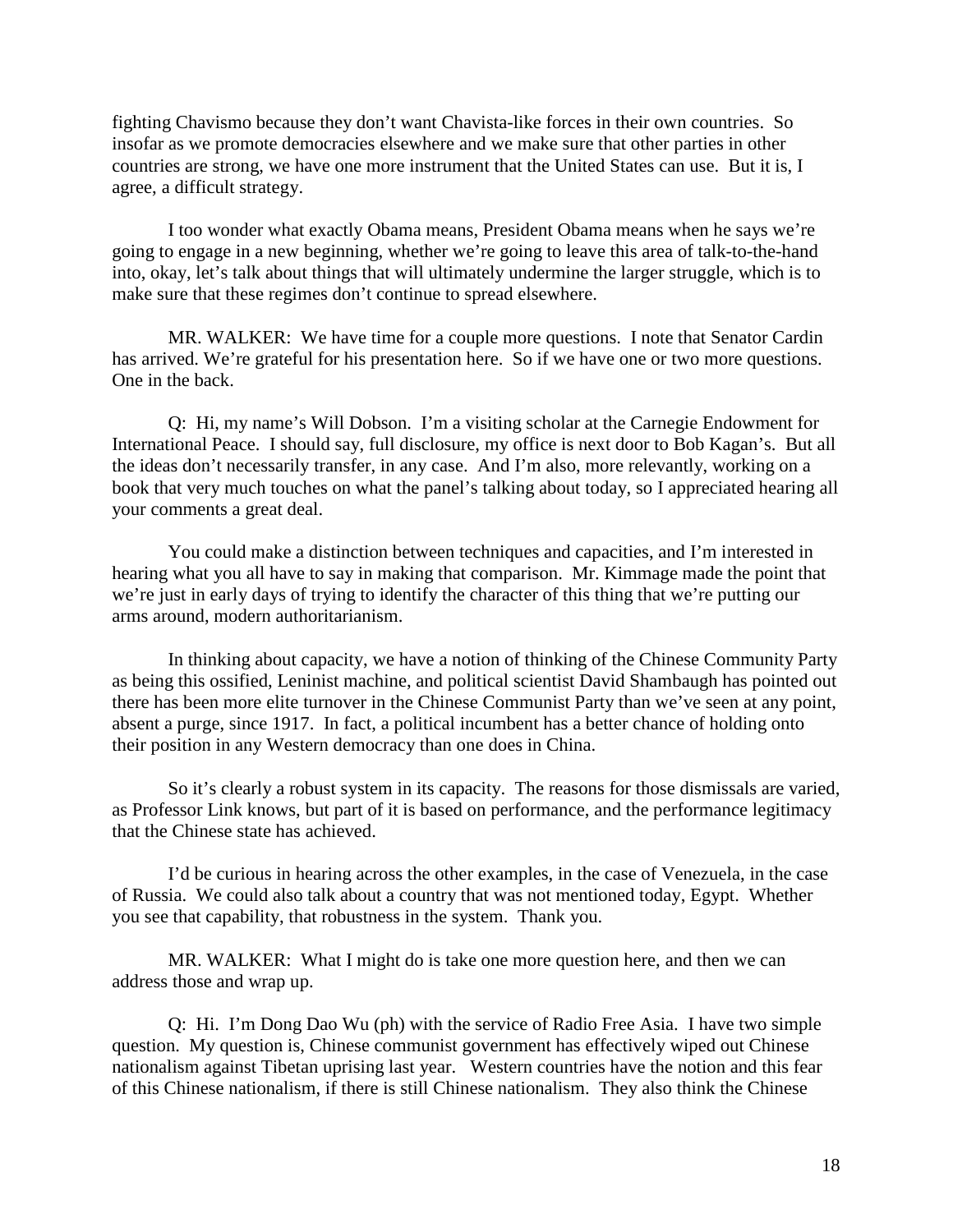government can also succeed in erasing Chinese nationalism against those Chinese dissidents that Chinese people who are also longing for freedom, democracy, and liberty. That's my first question.

And my second question is, what I get a sense from Perry Link's talk is that, are you saying that this silent diplomacy doesn't work, that there are some Chinese expert who are saying that the Chinese silent diplomacy works better for the Chinese government, but what I get from you is that you are saying something different. Thank you.

MR. WALKER: Sir, if you have one quick question and then we'll have the panelists respond.

Q: Hi, Mark Hernantrack (ph), (Liberty ?) Foundation. I had the pleasure last fall of attending a global seminar in Salzburg and we talked a lot with Jianghuo, who was talking a great deal about Chinese democracy. It occurred to me that the Chinese would like to characterize themselves as democratic, and talk about the Chinese way of cooperation as opposed to the Western way of confrontation and competition.

What strikes me is that, well, if we think of China as being non-democratic and it continues on the economic rise that it has in the past few years, I think that at some point we're faced with a situation in which we have to say that one of the chief arguments in favor of democracy for non-democratic countries has been undermined, namely that democracy is necessary for economic prosperity.

If we embrace the idea, on the other hand, that China is a developing democracy, a Chinese form of democracy, not quite the Western way, we'll avoid that type of consequence. And at the same time it makes me wonder, when I talk about engagement, coercion, how 2009 United States will engage with or coerce, say,  $19<sup>th</sup>$ -century United States insofar as things like human rights are our concerns. So those are the questions.

MR. WALKER: If I could ask each of the panelists just to take a minute, in the shorthand you're able to respond. If you want to start.

MR. LINK: The Chinese characteristics democracy is the term that the government uses. It's not the same as real democracy. I like your term, decorative democracy. That shows a sort of a vulnerability in the Chinese government, and I would guess in the Russian government, too, to the criticism that you are authoritarian and we have to use this decorative democracy, right? No democracy goes around saying we have to have decorative autocracy to show that we're respectable. So there's a tacit assumption that real democracy is really what matters there.

On silent diplomacy, that again, that's a tactic of the authoritarians to say, you want to get something done, keep it quiet. You and I can talk in quiet. Don't publicize it. That really tells you exactly the opposite, that what's going to get something done is to be open about it. And it's not true that the Chinese government doesn't respond to public pressure about human rights. In the early 1990s, when MFN was live in these halls, it worked quite well. So that's a trick of the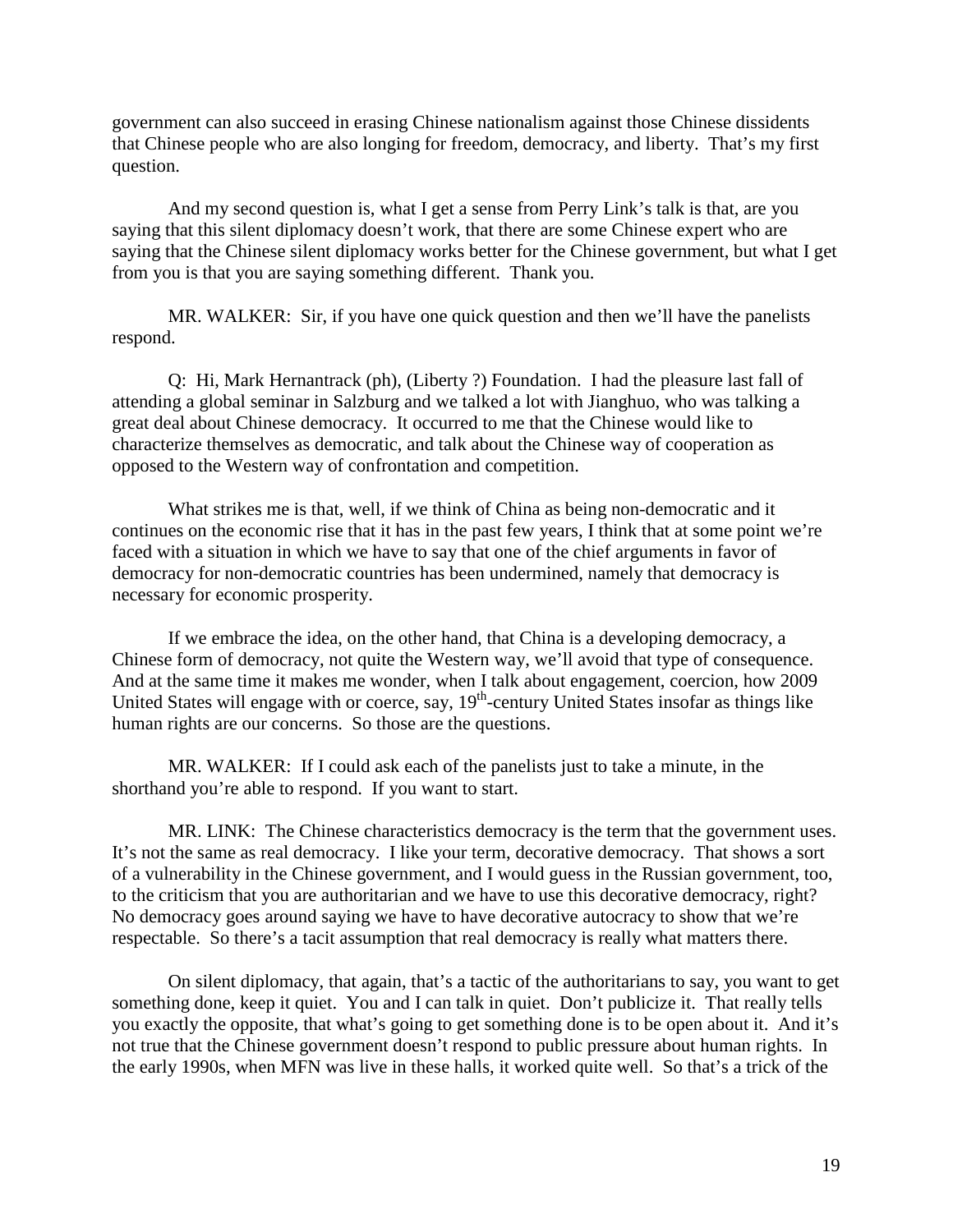authoritarians, to say that silent diplomacy works. It works for them because if you're silent and they're silent and they put it in the wastebasket and nothing happens then they're all done.

On nationalism, can nationalism be used to attack dissidents, yes, it is. Dissidents, my friends who are dissidents get called fatenhua (ph), anti-Chinese, which is self-contradictory. They are Chinese but they get labeled as anti-Chinese as a way of trying to say that the mainstream of Chinese nationalism is behind us, the government. If you're out of the mainstream then you are anti-China. Anti-party and anti-China become synonyms.

On the ossified, elite – I'm sorry, the elite turnover in the Communist Party, you know, with all due respect to my good friend David Shambaugh, I don't think he's quite right about that. I don't think there is a robust turnover, but I'll leave it to my fellow panelists to talk about the turnover in the other countries.

#### MR. WALKER: Daniel?

MR. KIMMAGE: Yes, very, very briefly on capacity. I think one of the biggest problems with all the authoritarian regimes, and specifically Russia, is that this is very much a question mark. One of the great benefits of dealing with democracies or societies that have a certain amount of freedom and richness of information is that they are more predictable. There are certain parameters for what they do. You can use a very simple benchmark, that if a major leader is assassinated in a democracy, we have a fairly good idea of what procedures will come into place to ensure political continuity and stability. In authoritarian countries that is often not the case at all, and the international system and policy-makers don't like that level of instability and that level of uncertainty.

I would argue this is one of the difficulties in dealing with authoritarian regimes, is that they are often perfectly stable and placid until they are not, and then all bets are off. And the argument I would make is that specifically in Russia the nature of the political system with this fakery of democracy and very limited communication between rulers and ruled is that when problems begin, the distance between problems and catastrophic failure can be very short. I would say that that is the primary danger.

I don't have a more satisfying answer than that, but I think that this issue of capacity is an important one, and that's one of the reasons why it is broadly speaking in our national interest to see and encourage movement toward a more transparent, accountable, predictable and stable system in these countries.

#### MR. WALKER: Thank you, Daniel. And Javier, closing thought?

MR. CORRALES: Closing thought. What to pick. On technical capacity. If you are an authoritarian state and you are in the business of trying to have supporters, you want to recruit people to be on your side. One thing that you're going to use is technical capacity in determining who's going to be on your ship or not because that's an unnecessary way of excluding people. So that's one of the reasons why in Venezuela you don't see the salience of technical capacity necessarily because to try to introduce technical capacity on the part of the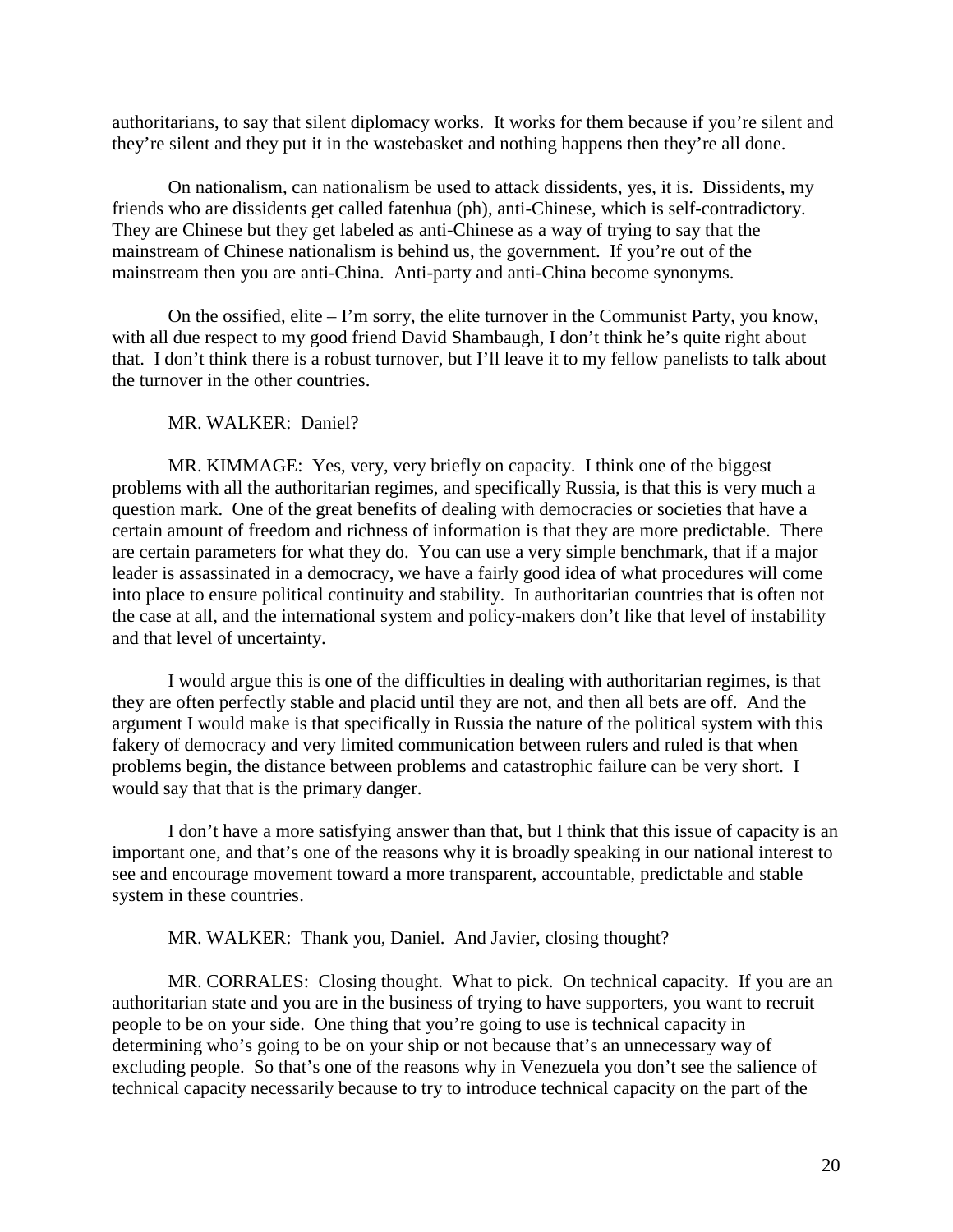state to run all kinds of issues of governance and management would mean having to fire a lot of people. The amount of oil that Venezuela has, this is a cliché but it's true, allows the state to be inefficient.

And on the question of opposition and cooperation and these two definitions of democracy, my understanding of liberal democracy is that it's not one of these extremes. In liberal democracy you need to have both the cooperation of the opposition as well as the contestation of the opposition. To think in these polar terms in my opinion has never been a definition of a liberal democracy. It is, if you will, the more hybrid understanding rather than the most cultural specific of all, and that's the concept of democracy that I like, based on what I see. Thanks.

MR. WALKER: Well, I'd like to take this opportunity to thank all of the panelists, both for their wonderful presentations today, but also for the work they've invested in this project. And I would really encourage everyone to read their reports. They're first-rate. So thank you for that.

And I'd also like to take the opportunity to introduce Jennifer Windsor, who's Freedom House's executive director, who has her own introduction.

JENNIFER WINDSOR: Thank you, Chris. I'd like to introduce a very special guest, Senator Benjamin Cardin. For those of you that do not know him, Senator Cardin is really a leader in the U.S. Senate on human rights. He is currently the chairman of the Commission on Security and Cooperation in Europe. He has been a commissioner on that commission since 1993, and he also serves as vice president of the OSCE parliamentary assembly. And without a longer introduction so we can spend the time listening to him, Senator Cardin.

(Applause)

SENATOR BENJAMIN CARDIN (D-MD): Jennifer, thank you very much. I really very much appreciate that you all are here, that you found it important enough to be here and talk about "Undermining Democracy: 21<sup>st</sup> Century Authoritarians." And as I was listening to this discussion, and I found it fascinating, as we talk about democracy, what is democracy? And I think perhaps one of the major problems that Americans have had historically is that we define democracy and expect the international community to accept our way of democracy. And there isn't just one way of democracy.

Democracy is living principles that we understand, but it is important that we try to promote democratic institutions. So as we look at what we believe democracy is all about, we talk about free elections. Yes, that's important. We talk about a legislature that has some degree of credibility in the way that the parliamentarians have been elected: an independent judiciary, very important; a free press so people can get information; human rights – again, not our definition of human rights but the international definition of respect for human rights, the rule of law. All that is important.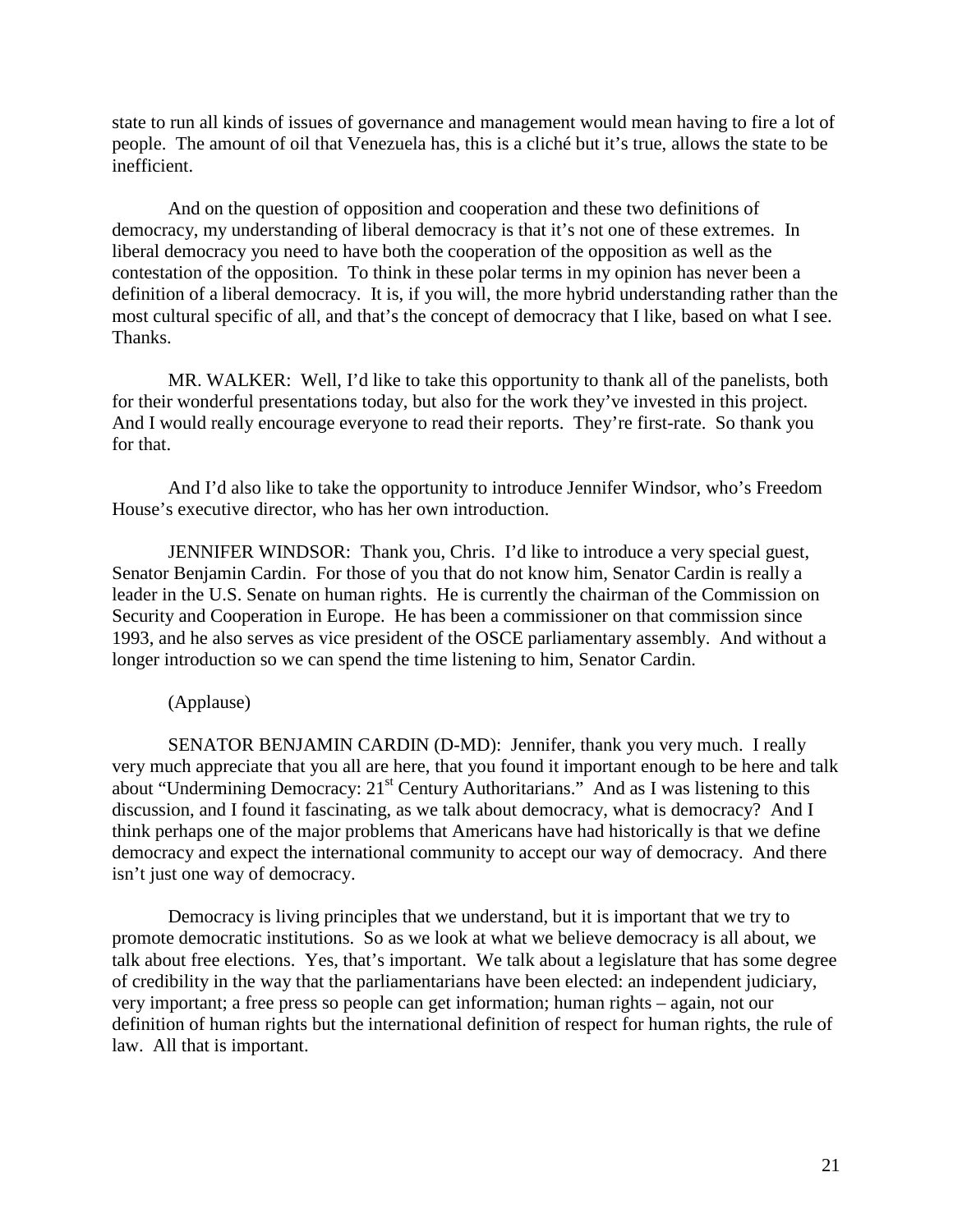It was John F. Kennedy that commented, that said that democracy is not perfect but it doesn't put up walls to keep people in. That's very appropriate on the  $20<sup>th</sup>$  anniversary of the fall of the Berlin Wall, where we had a divided city, a divided country, and a divided continent. But we try to understand what brought down that wall of division in Europe.

I would just point out, it was people that were behind that wall, that had a yearning for freedom, that didn't give up hope, that knew that there was a better way. And it was groups such as Radio Free Europe, such as Freedom House, and such as the Helsinki Commission that gave those freedom fighters behind the wall, behind the Iron Curtain, living in autocratic societies, the hope that there would be a difference and it was worth fighting for.

So I come here today to say that we need your help. The NGOs that are working on behalf of freedom and democracy, you've got a hard job ahead of you. Things aren't going well in many parts of the world. The Helsinki Commission, that I have the honor of chairing, we have a lot of work to do.

President Obama gave a major speech this morning our time in Cairo to reach out to the Muslim community, to say to the Arab world that the United States really wants to engage the international community to try to make things better for all. It was a major opportunity. I was in Croatia this past week meeting with academics around the world literally and members of Congress, talking about political Islam, and trying to figure out ways in which we could get democracy flourishing in parts of the world that really don't understand the institutions of democracy.

As I was telling Jeff a little bit earlier, Radio Free Asia came up in those discussions because getting reliable and professional and independent information is critically important for those who believe there's a better way for their country, and they need to have that independent information and source.

So I come here today as a United States senator to say that we need Radio Free Asia, we need Freedom House. And yes, we do need the Helsinki Commission today. When I first started on the Helsinki Commission we worked on issues concerning the Soviet Union and trying to get people out of the Soviet Union. They were important issues. Today we're working on issues of equal importance. What to do about the way that Russia has regressed. And they have regressed on many of the principles of democracy.

What do we do about Belarus? What do we do about other parts of the OSCE region that we see regression. We're concerned about what's happening in Bosnia today, a country that was gradually put together that appears to be coming apart. So we need your help if we're going to be able to fight the authoritarians of today, and they're there.

Our annual meeting was in Kazakhstan, a wonderful country, making a lot of progress, but it's certainly not a democracy when the president can run for re-election with virtually no one running against him and the parliament can be 100 percent his own party because no one else has a chance to even run. And this is a popular regime. It's not that he isn't popular. He is popular. But the institutions of democracy are not there, and it's not the American institutions. It's the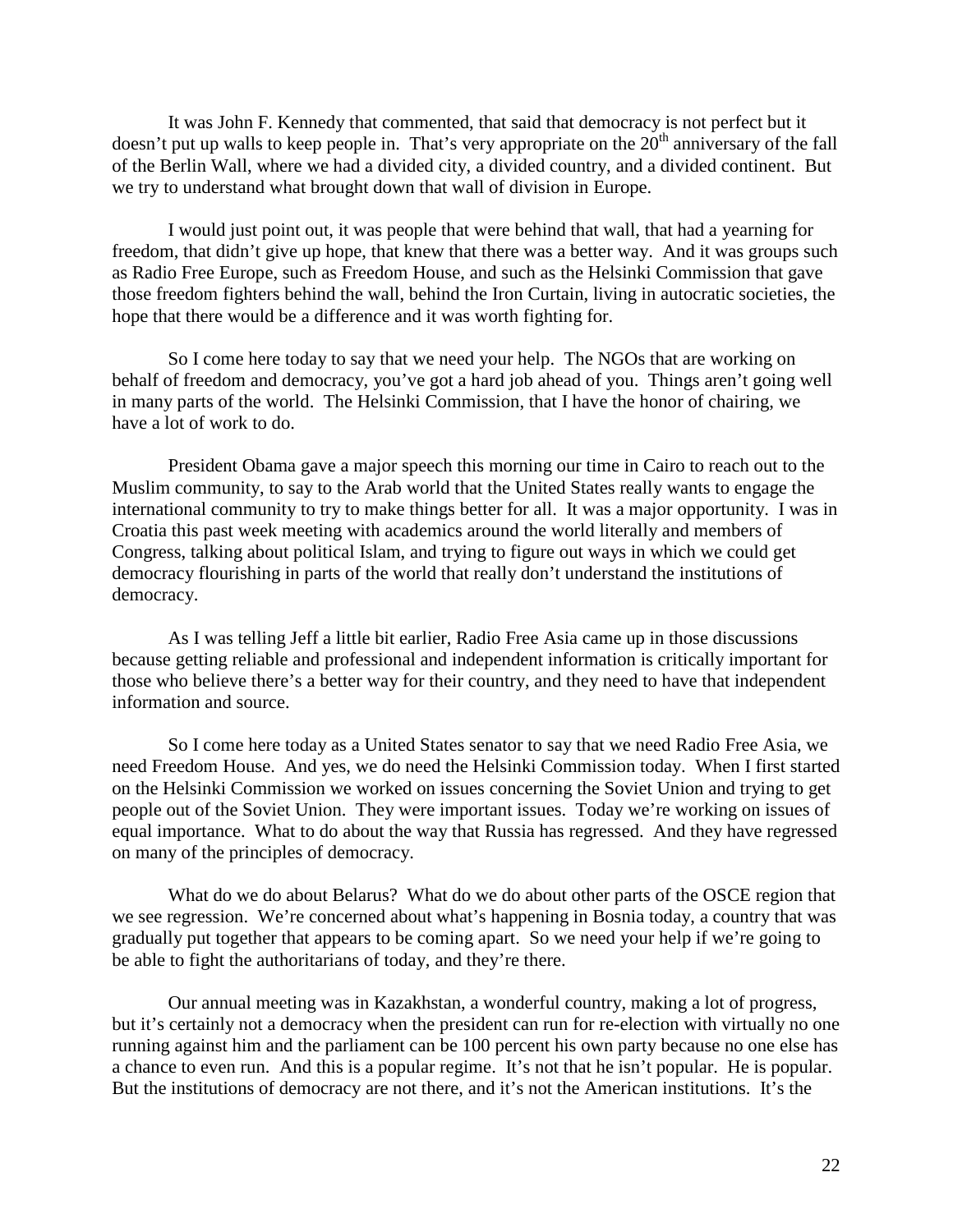institutions that allow people who yearn for freedom the opportunity to participate in their government. That's what this is all about. This is what we're fighting for. This is what America stands for. And we're trying to make progress.

There was another young American who traveled to Europe 45 years after President Kennedy, who's now the president of the United States, President Obama. What he said when he was in Berlin not too long ago, and I quote, "What has always united us, what has always driven our people is a set of ideals that speak to aspirations shared by all people, that we can live free from fear and free from want, that we can speak our minds and assemble with whomever we choose and worship as we please."

We should never take those principles for granted. We fought long and hard for those principles, and it is evolutionary. It's not static. Our definition of freedom has changed over the years. Our principles of democracy have matured over the years. The interesting point in Croatia this past week, when we were talking about what contributions America has made most to democracy and to freedom, to human rights, the issue that came up more and more were women's rights. And think where we were a couple hundred years ago, or even 100 years ago, or even 50 years ago. Certainly we have matured over time, so we have to understand the international community better than we do. The NGO community is vitally important.

So in the Helsinki Commission we try to understand this. We try to understand what's going on, not just in the OSCE states, which are 56 in number. But we're working very aggressively now in the Mediterranean area and we're expanding to the Middle East. We think the principles of Helsinki, which speaks to human rights, economics, and security, and the interrelationship between those three baskets. People cannot be free, cannot enjoy democracy unless they're safe, they have security. They can't be free and have democracy unless they have economic opportunity. And they can't be free and have opportunity – democracy, unless they have respect for human rights.

It's kind of remarkable that in 1975 all the countries of Europe, Canada, and the United States came together with these principles. There was no disagreement. We didn't have a problem defining democracy. We defined it internationally by the Helsinki principles as to what democracy is. Every country signed on, including the Soviet Union. They were excited to do that, to show to the world their system, which could not stand up to that scrutiny and ultimately was dissolved.

So these principles are universal principles. We don't have to debate them any longer, and now we're finding countries such as Afghanistan coming in to Helsinki as a partner, agreeing that these are the principles that they want their country to adhere to. I've suggested that Iraq join OSCE as a partner. I think it would be helpful to a country that really has significant problems of identity.

I hope that we will expand the OSCE into more regions, so we don't have to continually try to redefine the basic international principles of democracy.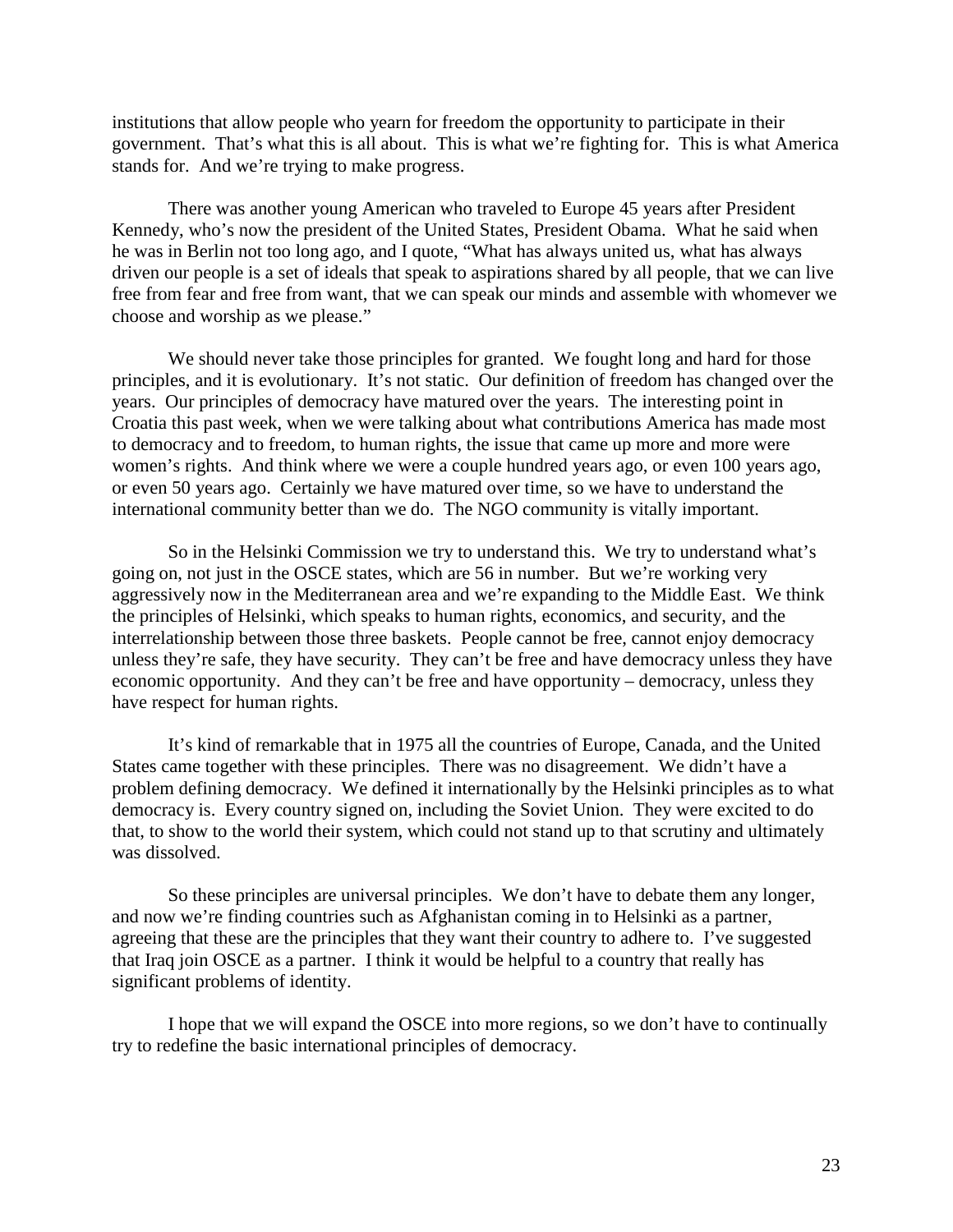With your help – and I really do appreciate the fact that you're here participating in this conference. I have a lot of confidence in our country. I think the United States will continue to lead internationally on the principles that we believe. It's wonderful to have a president who has self-examined our own country and recognizes that Guantanamo Bay is the icon internationally of abuse, and closing Guantanamo Bay is an important statement by President Obama, and to make it clear that this country made mistakes when we allowed torture, which we never should have done.

It's nice to have a president who understands the principles of our country, but also understands that we are subject to international scrutiny. And if we're going to have the credibility to lead internationally then we have to self-examine conduct in our own country.

I am proud of America. I think this country has done so much internationally, has done so much to promote democratic principles, not only here in America but around the world. And I want us to be more effective. I really do believe that we will be. And President Obama being in Cairo today gives us that opportunity to expand America's influence internationally, not for the sake of American values but for the sake of international values. Your participation here today also makes that more of a reality.

So congratulations on this conference and we look forward to working with the groups that are represented and the people who are interested in being advocates internationally for the principles of democracy. Thanks.

#### (Applause.)

MS. WINDSOR: Well, I could try to summarize all of the discussion but that would probably take us another three more hours, and I think it would be impossible. But I have to say that it's been excellent discussion, debate, and I want to thank every panelist. And the questions and engagement from the audience has been really vital. And I want to thank our partners, Radio Free Europe, Radio Free Asia. I want to thank the Smith Richardson Foundation that made this whole endeavor possible.

I think that – I want to say that I am not without hope for the future state of freedom. I think that the issuance of this report is not to say that all is lost and that democracy and freedom is on retreat everywhere in the world. But it is to say, these are pernicious regimes and we need to understand more what they're doing. And then we have to figure out how to translate that understanding into action, which is always the most difficult.

Certainly democracies tend to argue with each other, and in coming up with common policies more than oftentimes authoritarian regimes do. And every U.S. president wants to put their stamp on what I think has been an enduring American commitment to freedom and democracy and its advance around the world.

I for one was heartened by the president's speech today, and it was nice that he organized that speech exactly on the day of our conference. Therefore, he couldn't be with us today, which I'm sure he would have.